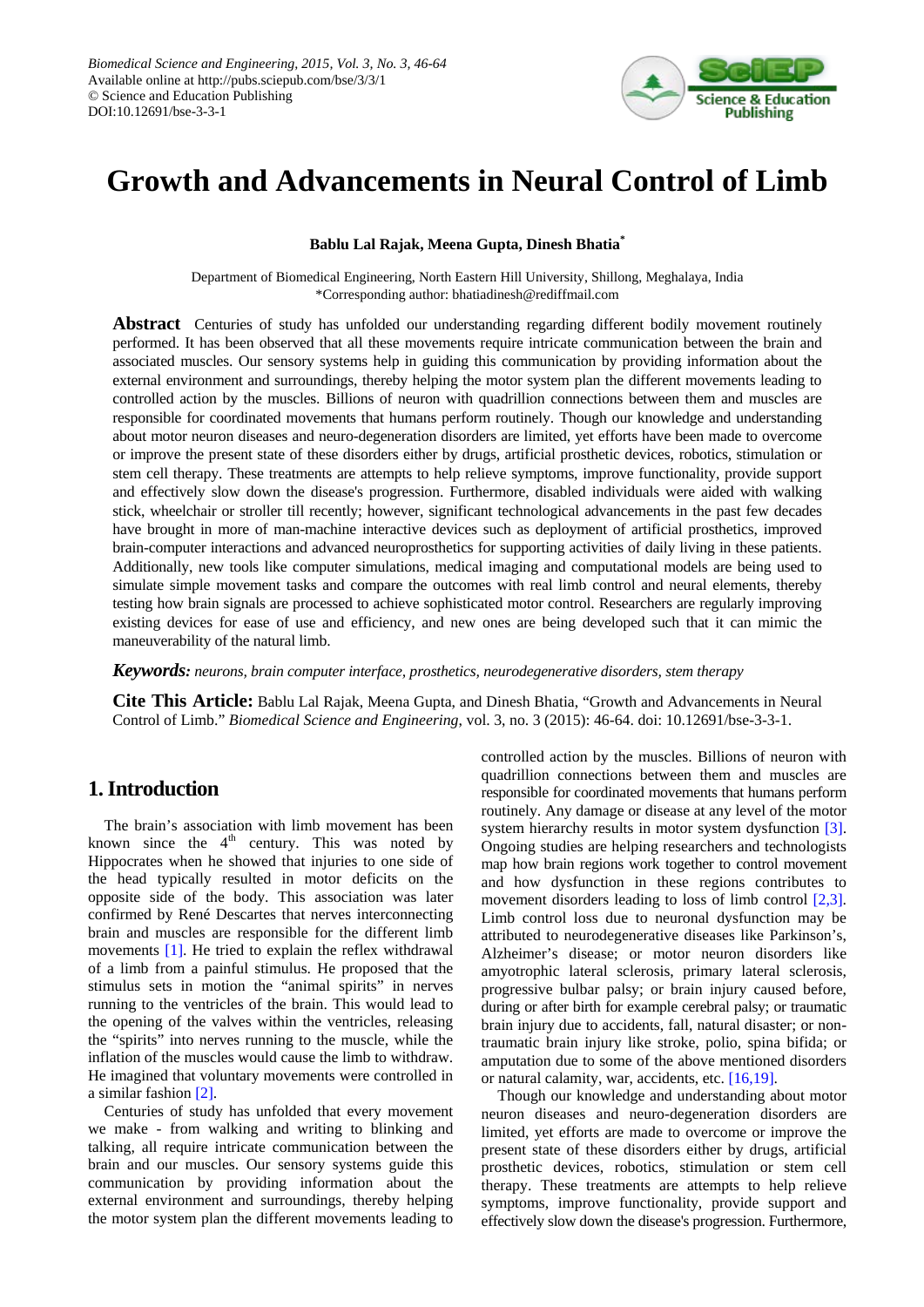individuals who are suffering from disability till lately were aided by providing walking stick, wheelchair or stroller but technological advancement have brought in more of man-machine interactive devices such as deployment of artificial prosthetics, improved braincomputer interactions and advanced neuro-prosthetics for supporting activities of daily living in these patients. Additionally, new tools like computer simulations, medical imaging and computational models are being used to simulate simple movement tasks and compare the outcomes with real limb control and neural elements, thereby testing how brain signals are processed to achieve sophisticated motor control. Researchers are regularly improving existing devices for ease of use and efficiency, and new ones are being developed such that it can mimic the maneuverability of natural limb [\[48,50\].](#page-16-1) In this paper, we review the current advancements in the present state of different limb control strategies and the possible interventions in the development of artificial devices to understand the present day advanced techniques for limb control mechanism. We also review different technological advancements and future research arenas for overcoming the disability caused due to motor neuron dysfunction thereby supporting physically challenged persons to overcome such disabilities.

# **2. Physiology of Limb Control Pathway**

To understand the development of neurological devices for helping people with disabilities, it is important to understand the underlying limb control physiology controlling locomotion and task performance in individuals. A neuron motor pathway is a combination of sensory and motor system which interconnects different regions within the brain and conveys information from the peripheral nervous system to the brain. A single afferent neuron with all its receptor endings makes up a sensory unit. These sensory units are sensitive to certain types of stimuli. The pathways in the brain for transmission of information are called as ascending (sensory pathway) track in the spinal cord and descending track (motor pathway). Ascending track carries sensory fibers from sensory unit to the central nervous system (CNS) and hence they are called as sensory or afferent track. Some prominent sensory tracks in spinal cord are fasciculus gracilis, cuneatus, lateral spinothalamic track and ventral spinothalmic track. The fasciculus gracilis and cuneatus in dorsal white column convey information of touch, tactile localization, discrimination, vibration, sense of deep pressure, proprioception and kinesthesia sensation to the higher centers of the brain from various body parts. The lateral spinothalamic track in lateral white column carries information regarding the sense of pain and temperature from body parts to higher centers in the brain. The ventral spinothalmic track in ventral white column carries the sense of touch sensation to the designated brain centers. When stimulation is given to the frontal lobes of the cerebral cortex it sends response to the skeletal system and this constitutes the motor area. The area that lies anterior to the central sulcus is called as the pre-central motor cortex. This pre-central motor cortex is the main origin of descending track – the motor pathway  $[3]$ .



**Figure 1.** Physiology of motor control pathway

The motor pathway or descending track consists of two types of tracks. One is pyramidal track and another is extra pyramidal track. The pyramidal track is the longest track which starts from motor cortex to reach the last segment of spinal cord. The fibers of this track pass from motor area to the spinal ventral horn cells to form the cortico-spinal track. The pyramidal track fibers to the motor cranial nuclei constitute the cortico-bulbar track which starts from cerebral cortex and ends in the brain stem. If the pyramidal tracks are affected, it leads to the upper motor neuron (UMN) disease and if the spinal or cranial motor neurons are damaged it leads to the lower motor neuron (LMN) disease. The cortico-spinal tracks convey motor impulse to the spinal cord, thereby, controlling the voluntary movement of the upper limb especially fine motor movements like buttoning or playing piano. The cortico-bulbar track controls voluntary movements of muscles of the larynx, pharynx, and palate. The extrapyramidal track is formed by those areas of the CNS which are not involved in the cerebellar and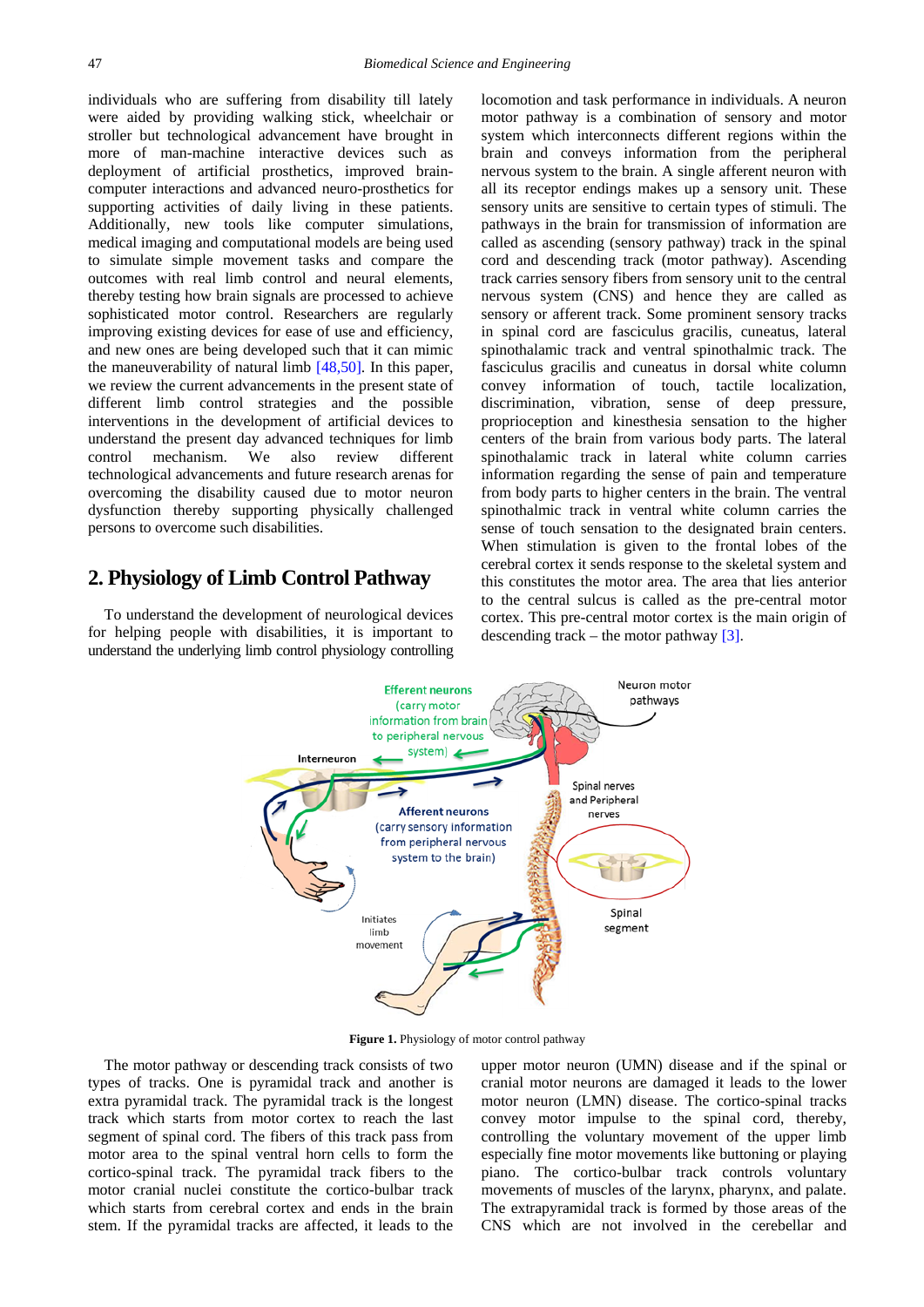pyramidal system. This track controls muscular movement and postural control. They control complex movement of the body and coordinated movements of the limbs [\[4\].](#page-16-2)

The primary goal of the limb control research is to understand the nature of the somato-sensory and motor signals within the brain to control different upper and lower limb body movements. It is important to understand the "language" of these control signals and the several neuron networks that generate them. Several research groups worldwide are presently working to develop neural interfaces that directly connect the brain of a spinal cord injured patient with the outside world [\[5\].](#page-16-3) These interfaces will ultimately allow paraplegic patients to operate prosthetic devices to connect and complete activities of daily living (ADL) and simultaneously operate a computer to stay in touch with latest developments occurring around the globe. Further research may lead to bypassing the injured spinal cord in order to reactivate the paralyzed muscles to restore the sense of touch and limb movement [\[2\].](#page-15-1) To understand the mechanisms by which these signals are produced - the nature of the connections among networks of neurons, and the transformations that occur in the signals as they propagate throughout these networks are/were widely studied and the gathered knowledge if applied for developing assistive devices to support these functions in people with disabilities.

De Homine in 1662 published his work describing how voluntary movements might be guided by vision. He highlighted that the light striking the retina would cause visual information to be conducted into the brain via hollow optic nerves. The limb would then be set in motion by a chain of events similar to that of reflex movements. From several centuries of studies by Descartes and other researchers working in these areas, we have gained an increasingly detailed understanding of the mechanisms by which the brain exerts its influence over the muscles of the limbs. However, if our understanding of the mystery of these mechanisms has increased, so too has our appreciation of their complexity. Ironically, we now know that sensory and motor information is indeed propagated within hollow, fluid-filled tubes. However, the mechanisms are far more complex than Descartes imagined, involving not hydraulics, but complex electro-chemical cascades.

A pivotal point in the understanding of motor systems was highlighted approximately 130 years ago through experiments conducted by Eduard Hitzig, Gustav Fritsch, and David Ferrier. These researchers noted that limb movements occurred when electrical stimuli were applied in the frontal area of the brain in experimental animals. Ferrier conceptualized drawings on the brain of a monkey to locate the primary motor cortex area for effective stimulation sites in his studies. Further, studies have apprised that this area sends movement command signals directly to the spinal cord. Similarly, American neurosurgeon Wilder Penfield in 1960s constructed high resolution maps from human neurosurgical patients. He found that the primary motor cortex is reciprocally interconnected with numerous other cortical areas. In addition, most of the cerebral cortex is further interconnected with the cerebellum and basal ganglia, two other brain structures having important motor function. To better understand the functioning of cerebral cortex, further research involves studying the detailed representation of movement or muscle activity that is expressed by the physiological recordings from each of these motor signals [\[1\].](#page-15-0) Some studies examine the connections among the different areas of the brain, and attempt to relate these network connections to the signals being produced. Future applications could include recording the brain's natural control signals to extract meaningful information from them for controlling different external peripheral devices such as computer, prosthetic limb or a robotic arm.

# **3. Biomechanics of Limb Control**

The biomechanics of limb control leading to movement and locomotion in animals and humans were studied ever since the time of Aristotle, but the experimental advancement in this field has seen growth in the past two decades due to low cost data acquisition systems and advanced data analysis techniques that enable understanding of complex motion [\[6\].](#page-16-4) There is growing interest in the study of human movement due to following reasons; to understand – a) how nervous system controls the smooth and complex movement of limbs; b) the disorders associated with limb movement; c) the kinematics and kinetics of athletic performance; and d) ergonomic factors for creating products that render minimum stress on the body [\[6\].](#page-16-4) In view of this, several theories were formulated to understand the dynamics of human movements. Some of these theories are – inverse dynamics which suggests that CNS models the limb control and object manipulation that results in planned movement with the help of joint torques [\[7\],](#page-16-5) the generalized motor program theory proposes that commands for intended movements are stored in memory and are executed similar to computer programs [\[8\],](#page-16-6) the equilibrium point hypothesis postulates a spring-like approximation of muscle properties [\[9\]](#page-16-7) and the optimal control approach discusses that CNS optimizes the neural commands to the muscles in terms of muscle energy, movement time, accuracy and smoothness [\[10\].](#page-16-8) Among all these listed theories, the optimal control approach to an extent is able to demonstrate the nature of limb control, but there are experimental evidences of another hypothesis called the leading joint hypothesis (LJH) proposed by Dounskaia in 2010. Dounskaia [\[11\]](#page-16-9) proposed the LJH that reveals control strategy of the entire limb along with features of each participating joints that bring about coordinated movement. The idea underlying LJH is that the biomechanics of limb is initiated by the CNS through the multi-joint linkages to bring about a highly sophisticated strategy of movement exerting minimal (at rest) to maximum (in motion) torque at each joint for producing dynamic movement of the limb. Smith and Zernicke [\[12\]](#page-16-10) in their study emphasized the importance of joint torques that provides the basis for neural mechanism responsible for the control of limb motions. They pointed out that mechanical interactions between articulated limb segments influence the limb trajectories that determine how joint torque affects muscle contraction and interactive forces between limb segments. Further, the relation between the force and displacement is characterized by the impedance of the limb which results in stiffness, viscosity and inertia. Limb impedance previously thought to be controlled by one degree of freedom systems, but recently it is shown that angular stiffness and viscosity at a joint depends on specific stimuli [\[13\].](#page-16-11) Also time-varying changes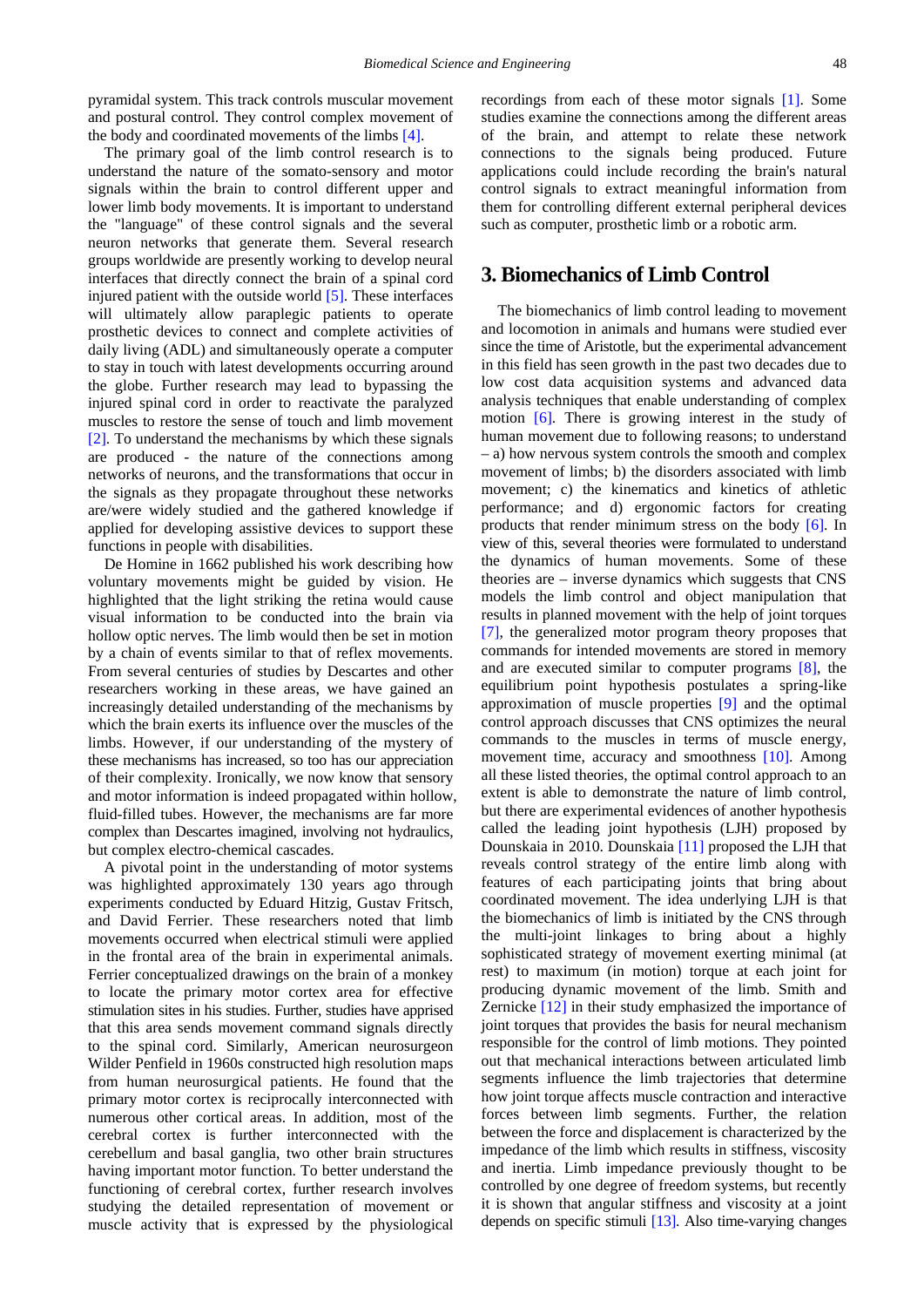of joint impedance while performing different motor tasks provides important inputs to understand neural control signaling in the modulation of limb mechanics [\[14\].](#page-16-12)

Thus, it is well known that human limb movement is an example of multi-joint control such that the CNS adopts efficient strategies to reduce complexity in controlling redundant degrees of freedom of the joints and maintains required force, torques and center of mass to encounter gravity for stability and movement  $[15]$ . In contrast to the control of lower limb, the motor skills required for upper limb control is a combination of dynamic aspect and skill acquisition for functions like reaching, tracking and grasping.

### **4. Causes of Loss of Limb Control**

Loss of limb control may occur due to several reasons namely - motor neuron disease (MND), neurodegenerative disorders (NDD), brain injury (BI) and amputation.

MND is neurodegenerative in nature and affects motor neuron that control voluntary muscle activity like breathing, swallowing, speaking, walking and general movement of the body  $[16]$ . MND is a term coined for conditions that result in degeneration of the lower and the upper motor neurons of the cerebral cortex that give rise to descending tracts that control movement. The affected LMN gives rise to atrophy, fasciculation with decreased reflexes and those affecting UMN results in spasticity, increased reflexes and plantar reflex or commonly called as upgoing toes [\[17\].](#page-16-14) MNDs are classified according to whether they are inherited or sporadic, and to whether degeneration affects UMN, LMN, or both. In a recent study [\[7\]](#page-16-5) at the University of Sydney, researchers identified new form of gene variants that plays role in the development of the MND. Their findings indicate that the genetic changes underlying many cases of sporadic MND could stem from one of two sources – either the patient have a rare combination of genetic changes that they inherited from their normal parents, or they have newly-arising changes in genes that were not present in their parents.



**Figure 2.** Causes of loss of limb control

MNDs are of five different types namely, amyotrophic lateral sclerosis (ALS), primary lateral sclerosis (PLS), progressive muscular atrophy (PMA), progressive bulbar palsy (PBP) and pseudo bulbar palsy [\[18\].](#page-16-15) It has genetic, sporadic forms and can affect the arms, legs, or facial muscles. In adults, the most common MND is ALS, which affects both upper and lower motor neurons. PLS is a disease of the UMN which causes the muscle nerve cells to slowly breakdown leading to weakness in the voluntary muscles, such as those used to control the legs, arms and tongue [\[19\].](#page-16-16)On the other hand, PMA affects only LMN in the spinal cord leading to muscle atrophy, fasciculation and muscle weakness. In PBP, the LMN of the brain stem are most affected, causing slurred speech and difficulty in chewing and swallowing [\[20\].](#page-16-17)

NDD or neuro-degeneration is a progressive degeneration that results in loss of structure or function of neurons, including death of neurons affecting proper brain functioning. They are incurable and debilitating conditions that result in progressive degeneration and/or death of nerve cells. This causes problems with movement (called ataxias), or mental functioning (called dementias).The cause of NDD can be genetic [\[21\],](#page-16-18) protein degeneration [\[22\],](#page-16-19) mitochondrial dysfunction [\[23\]](#page-16-20) or apoptosis [\[24\].](#page-16-21) Thompson [\[21\]](#page-16-18) pointed out that genetic mutation in the diseased gene of NDD, results in either enhanced or reduced protein generation, which further leads to two types of causes – either gain-of-function where the mutated protein acquires new activity or existing activity is enhanced or loss-of-function where activity of protein is reduced or abolished. Further Rubinsztein [\[22\],](#page-16-19) reported that the onset of NDD are associated with the accumulation of intracellular aggregates by toxic proteins caused due to fault in the degradation pathways. The faulty pathway includes the ubiquitin–proteasome system and macroautophagy and the dysfunction of these pathways is reported to contribute to the pathology of NDD. Additionally, DiMauro and Schon [\[23\]](#page-16-20) reviewed the physiopathology of NDD considering the mitochondrial dynamics and reported that defects in genes that control mitochondrial functions like cell death, protein import and organelle dynamics are causes of age related NDD and also other neurological diseases. Also, Bredesen et a[l \[24\],](#page-16-21) highlighted NDD like Parkinson's and Alzheimer's disease triggers neuronal cell death through endogenous suicidal pathways.

NDD commonly includes Parkinson's (PD), Alzheimer's (AD), and Hunting's (HD) disease [\[25\].](#page-16-22) PD affects more than 45 million people worldwide [\[26\].](#page-16-23) In US, around 4.1 million people are affected by PD, which is expected to rise to 8.7 million by 2030 [\[27\].](#page-16-24) The symptoms of PD are usually stiffness, shaking (tremor), and slowness of movement. PD usually occurs after the age of fifty and is one of the most common nervous system disorders of the elderly. The disease is caused by the slow deterioration of the nerve cells in the brain, which creates dopamine. Dopamine is a neurotransmitter found in the brain that helps control muscle movement throughout the body. PD is yet to be fully cured and sufferers get worse over time as the normal bodily functions, including breathing, balance, movement, and heart function worsen with the progress of the disease. AD is another most common disease affecting almost around 36 million people in the world, out of which 5.2 million people alone are from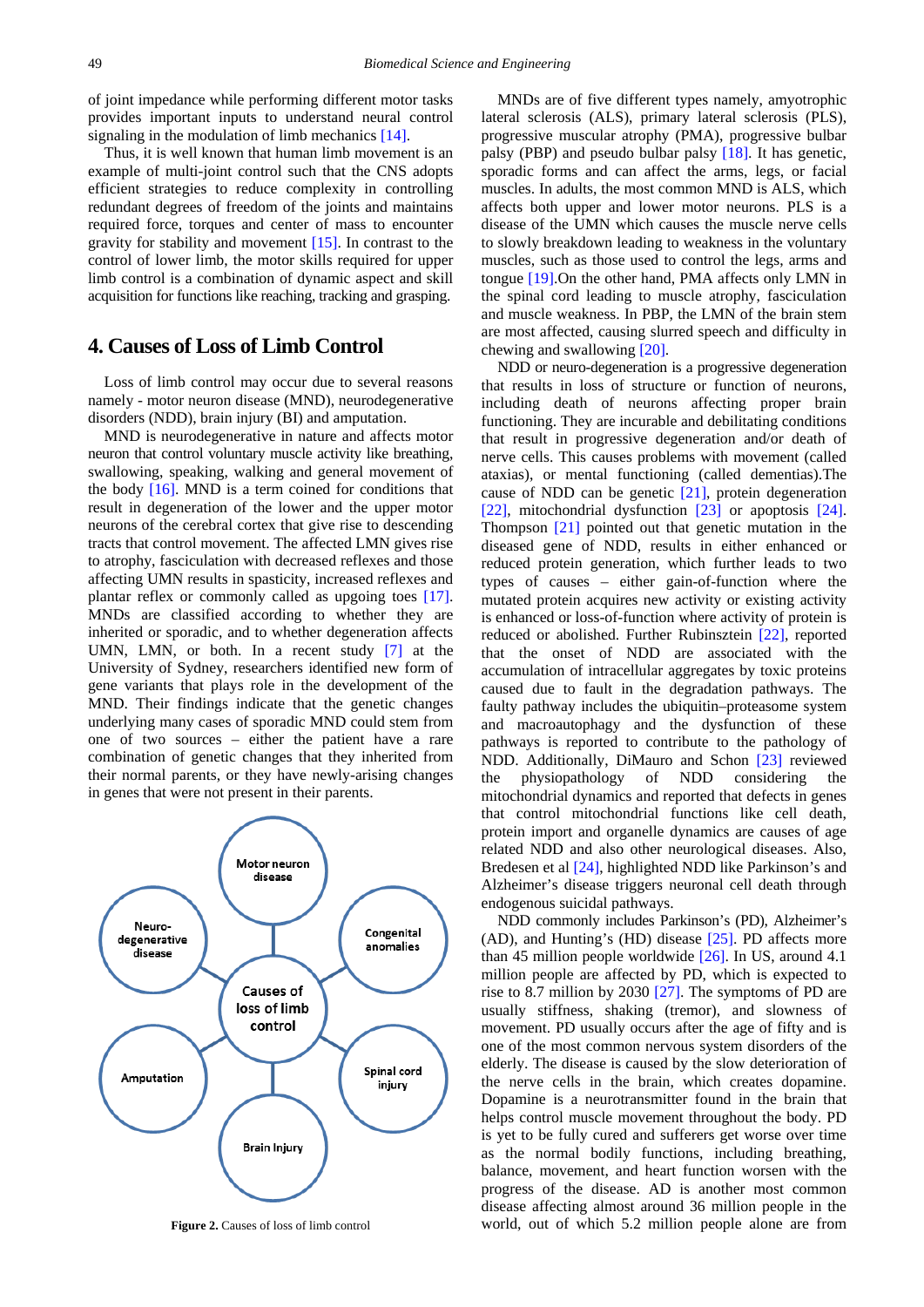American sub-continent [\[28\]](#page-16-25) and 500,000 people in the UK within the age group of 40-65 years. The risk of this disease and other types of dementia increases with age, affecting an estimated one in every six people over the age of 80. The disease leads to the loss of mental ability associated with gradual death of brain cells. The exact cause of Alzheimer's disease is unknown, however, the symptoms of disease may be observed with increasing age, family history, previous severe head injuries, lifestyle factors and conditions associated with cardiovascular diseases. In case of HD, it is estimated that for every 100,000 people worldwide, 5–10 has HD [\[29\].](#page-16-26) The disease is an inherited condition that damages nerve cells in the brain. This brain damage gets progressively worse over time affecting movement, cognition (perception, awareness, thinking, judgement) and behaviour of the individual. Besides, MND and NDD, BI is another major cause of loss of control in limb.

BI is the injury occurring to the brain. This injury may have been caused before, during or after birth. Brain injury includes cerebral palsy (CP), traumatic brain injury (TBI) due to accidents and non-traumatic brain injury like stroke, polio, etc. CP is a movement disorder that is caused by abnormal development or damage to the parts of the brain that control movement, balance, and posture [\[30\].](#page-16-27) The damage occurs during pregnancy or shortly after birth or in some cases it is inherited due to genetic reasons. CP kids usually have poor coordination or stiff muscles (spasticity) leading to difficulty in walking, grasping, swallowing and speaking. CP could either be spastic CP (usually quite common) which is hypertonic with increased muscle tone accounting for 70% to 80% of CP cases [\[31\].](#page-16-28) The remaining 20-30% cases are dominated by ataxic cerebral palsy, dyskinetic cerebral palsy and athetoid cerebral palsy. If the injury to the brain occurs in

the pyramidal tract it is referred to as UMN damage. Athetoid CP occurs due to brain damage mainly in basal ganglia region causing both hypertonic and hypotonic muscle tone [\[32\].](#page-16-29) In ataxic CP depth perception and balance are affected, these patients have difficulty in coordination and performing quick movements [\[33\].](#page-16-30) Another type of BI is TBI which is defined as damage to the brain resulting from external mechanical force, such as rapid acceleration or deceleration, impact, blast waves, or natural disaster [\[34\].](#page-16-31) It is a major cause of death and disability especially in children and young adults worldwide. In US, estimated 1.7 million people sustain TBI annually [\[35\].](#page-16-32) TBI can be treated as one of two subsets of acquired brain injury that occurs after birth including spinal cord injury (SCI) due to accidents, falls, etc., the other subset being non-traumatic brain injury, including stroke and diseases like transverse myelitis, polio, spina bifida, Friedreich's ataxia, etc., which does not involve external mechanical force [\[36\].](#page-16-33)

Lastly, amputation of limb is another contributor in loss of limb. Amputation is the removal of a body extremity by trauma, prolonged constriction, or surgery. In some cases, it is carried out on individuals as a preventive surgery for such problems [\[37\].](#page-16-34) It may result from factory, farm, power tool accidents, or from motor vehicle accidents, natural disasters, war and terrorist attacks [\[38\].](#page-16-35) In developing countries most amputations are caused by trauma related either to conflict or to industrial or traffic injuries. A recent US study states that the amputation rate among combatants in recent US military conflicts [\[39\]](#page-16-36) remains at 14-19% and the devastation caused by land mines is even more, particularly when displaced civilians return to mined areas and resume their agricultural activities or return to their jobs [\[40\].](#page-16-37)



**Figure 3.** Summarized representation of various contributors in limb loss control

Amputations could be to lower or upper extremity. Lower extremity amputation (LEA) is performed to remove schemic, infected, necrotic tissue or locally unresectable tumor, and, at times, as a life-saving procedure. The main cause of lower extremity amputation is circulatory dysfunction-the prime reason for this is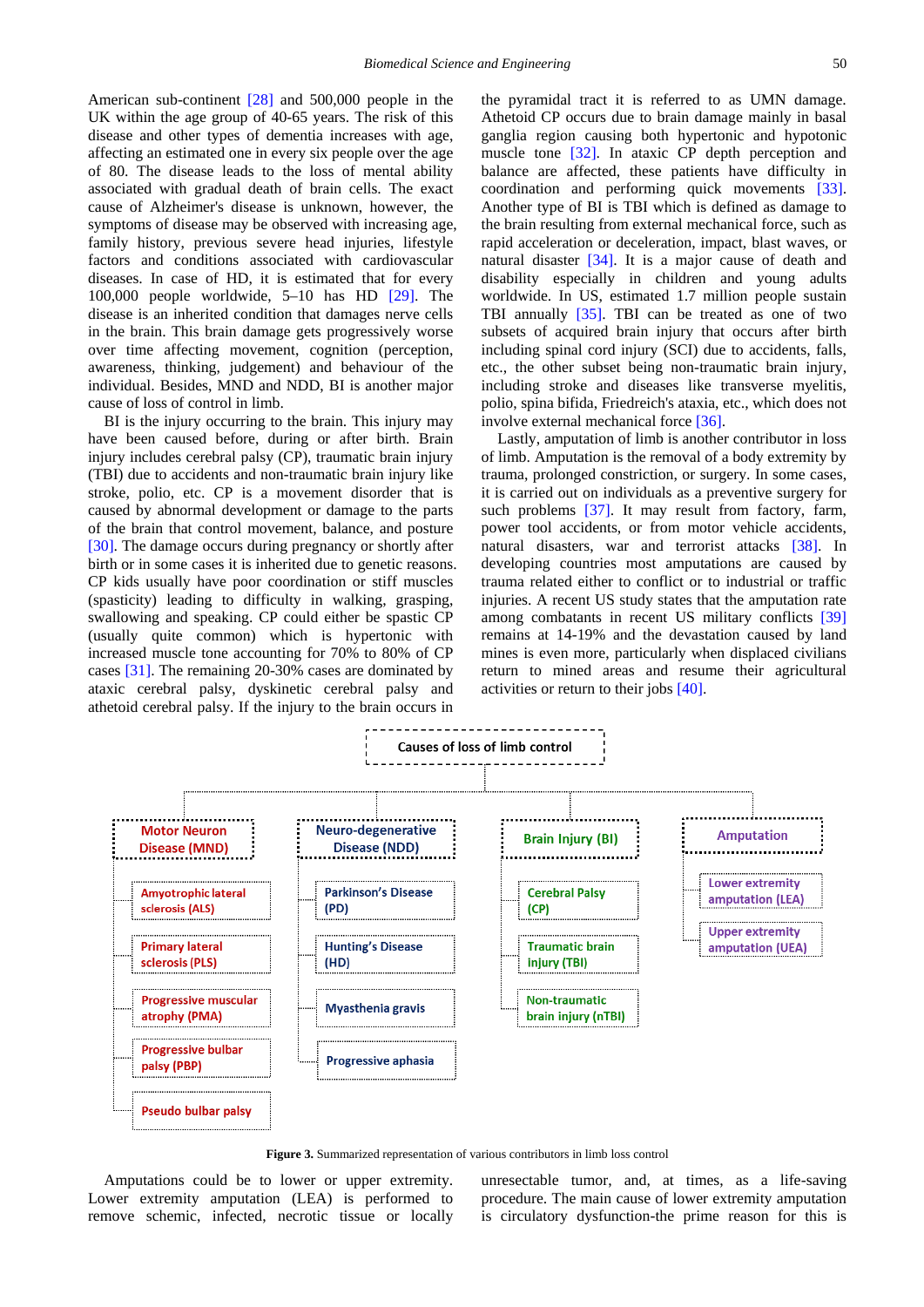atherosclerosis [\[41\]](#page-16-38) along with peripheral artery disease (ranging from 12 to 50 per 100,000 individuals per year) that, contributes to more than half of all amputations; trauma is the second leading cause [\[42\].](#page-16-39) In USA, nearly 2 million people are living with limb loss, out of which 54% are due to vascular diseases including diabetes, 45% due to trauma and less than 1% due to cancer [\[43\].](#page-16-40) The Vascular Society of India's, 2010 report suggests [\[44\]](#page-16-41) about 80,000 to 100,000 LEA every year due to diabetes. Upper extremity amputations (UEA) tend to be less common than lower limb amputations, the ratio of upper to lower limb amputation is 1:4, but can affect people of all ages. UEA may be categorized as wrist disarticulation, transradial, transhemural, shoulder disarticulation or hand/partial hand amputation [\[45\].](#page-16-42) Common causes of UEA are trauma (77%), tumors (8.2%), congenital diseases  $(8.9\%)$  and other diseases  $(5.8\%)$  [\[46\].](#page-16-43) History shows that war is one of the major causes of amputation in the world and the reason for prosthetics to be born [\[47\].](#page-16-44)

The World Health Organization states that [\[48\]](#page-16-1) there are approximately 30 million amputees living in low income countries and up to 95% of them lack access to prosthetic devices. The figures in developed countries cannot be ignored either - as per Healthcare cost and utilization project report [\[49\],](#page-16-45) there are an estimated 72,000 amputees in the United Kingdom and as per 2010 statistics [\[46\],](#page-16-43) the United States of America have more than 2 million people living with limb loss. Approximately 185,000 amputations occur in the US each year [\[43\].](#page-16-40) It is estimated that there are a further 50,000 amputees not wearing prosthetic limbs. Every year there are approximately 10,000 new patient referrals to National Health Service of UK for prosthetic limb services known as Disablement Service Centres or Rehab Centres. These referrals are both prior to and following limb and digit amputation and congenital limb deficiency. While it is worth noting that not all referrals will go on to wear an artificial limb the figures underline the importance of prosthetic devices in improving lives in both developing and developed countries. The problem in developing countries is acute as many are not able to afford prosthetic limbs and many are not even aware about them.

# **5. Available Interventions for Overcoming Neural Loss**

It is said that there is no cure or standard treatment for the MNDs. This is due to the fact that limited knowledge is available about how and why motor neurons are damaged and degenerate in MND. Therapeutic treatment for ALS, including PBP which is the most common form of MND is treated using a drug riluzole. Miller *et al* [\[50\]](#page-16-46) studied the efficacy of riluzole in ALS, a type of MND, which helps in extending the survival time and delaying the use of assistive devices like ventilation to sustain survival. Additionally, as of now the MND patients are treated by providing proper care by employing a full time nurse or hospitalization with limited or no result. Thus, a multidisciplinary care (MDC) approach was initiated and evaluated by Williams *et al* [\[51\].](#page-16-47) In their review, MDC was provided with the help of different healthcare specialists such as neurologist, nurses, occupational therapist,

counselors and speech therapist round the clock to the affected persons, who helped them in providing proper care and assessment of neurological patients thereby increasing their chances of survival. MDC also included the neuro protective treatment or disease modifying therapy using riluzole that helps in slowing down the progression of MND, respiratory impairment (common cause of deaths in MND) with better management using non-invasive ventilation by employing face or nasal mask and nutritional management by changing the food texture for better mastication and swallowing in patients. This showed impressive results of improvement in survival, quality of life, reduced hospitalization and improved disability in the affected persons.

Recent therapeutics in MND involves stem cell therapy as reported by Gowing and Svendsen [\[52\]](#page-16-48) through their review on cell-based therapeutics. They found that transplantation therapy in animal model of MND shows positive result in clinical studies, and hence, highlighted current research in cell based therapies like neuron replacement or delivery vehicle for neuro-protective molecules are among various stem cell therapies that can be used for the treatment of MNDs.

In NDD, conventional drug delivery systems do not provide adequate cyto-architecture restoration and connection patterns that are essential for functional recovery. Girish Modi *et al* [\[53\],](#page-16-49) noted these difficulties and studied the advances in the treatment of NDD employing nanotechnology. They reported the application of nanotechnology in NDD by developing nano-enabled drug delivery materials that could interact with biological systems at a molecular level by stimulating, responding to, and interacting with target sites to induce physiological responses while minimizing side effects, in particular Alzheimer's and Parkinson's diseases. They described various potential nanostructures that can cross the bloodbrain-barrier and can act as delivery agents, biosensors or stimulators to provide potential treatments in PD and AD. Furthermore, it is known that various inherited NDDs are caused by the accumulation of a "toxic" form of the mutant protein which is a result of faulty molecular pathway or mutant gene transcription. To add to this are proteinopathies – diseases caused by misfolded, aggregated proteins in NDD. Thus, proteinopathy therapeutics where antibodies are generated to remove misfolded proteins is an emerging research area in NDD called antibody therapy [\[54\].](#page-16-50) Also, the uses of genetic screens to define cellular pathways that regulate NDD protein degradation are emerging as powerful strategy to identify potential therapeutic targets for these disorders [\[55\].](#page-17-0)Beside these, the understanding of stem cell technology is providing hope for a realistic and efficacious treatment in NDD [\[56\].](#page-17-1)

Thus, in the process of rehabilitating the individuals with neural disorders, it is noticed that from past several decades the disabled and physically challenged people have been aided by the use of assistive limb control devices such as walking stick or cane, crutches, walking frame, wheelchair, motor controlled wheelchair, stroller, motor stroller, prosthetic limbs, orthotic devices and most recently by artificial prosthetics [\[57\],](#page-17-2) Human Machine Interaction (HMI) [\[58\],](#page-17-3) Brain Computer Interaction (BCI) [\[59\]](#page-17-4) and neuroprostheses [\[60\].](#page-17-5) The recent developments in these assistive technologies are discussed in subsequent sections.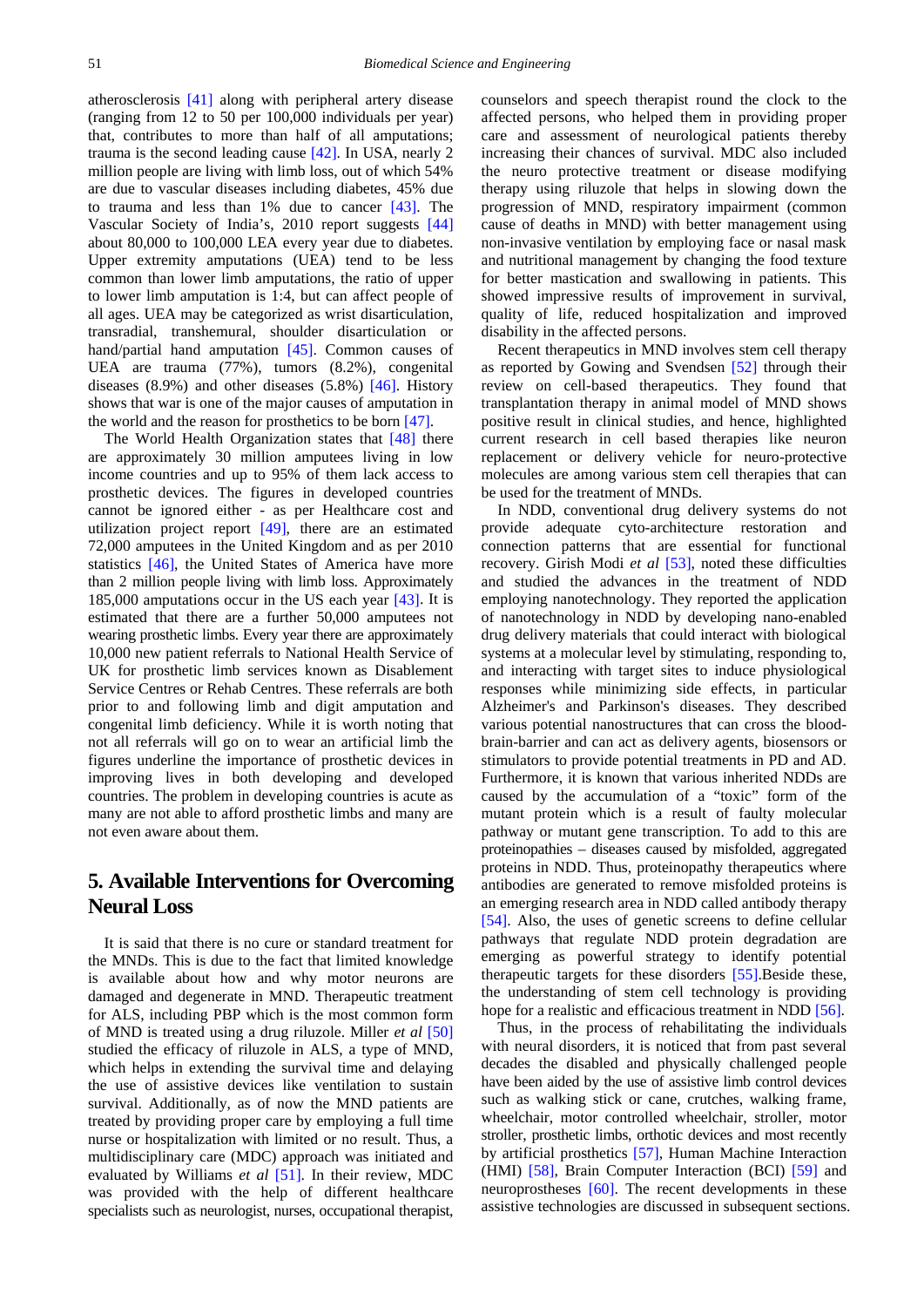

**Figure 4.** Development of various assistive devices with progress of time

Additionally, recent research shows that neurons suitable for transplantation can be regenerated from stem cells in culture, and that the adult brain produces new neurons from its own stem cells in response to injury [\[61\].](#page-17-6) Furthermore, brain simulators like - deep brain stimulation (DBS) which is an invasive neurosurgical implant technique has shown to provide therapeutic benefits for otherwise-treatment-resistant movement and affective disorders such as PD, essential tremor and dystonia [\[62,63\].](#page-17-7) The transcranial magnetic stimulation (TMS) which has been under clinical trials till recently is, a noninvasive brain stimulating technique that has extensively been researched presently for the treatment of MND, NDD and BI [\[64,65\].](#page-17-8)

#### **A) Prosthetics – artificial limb**

An artificial limb is a type of prosthesis that replaces a missing extremity, such as arms or legs. The type of artificial limb used is determined largely by the extent of an amputation or loss and location of the missing extremity. The development of prosthetics dates back to 300 BC, and the usage of walking sticks or frames, etc. can be said to be even more ancient assistive walking tool designed many centuries ago. These are still in use in developing countries due to their socio-economic conditions and lack of knowledge about the modern prosthetics. The evidence regarding the usage of prostheses dates back to the Egyptian dynasty where prosthetics made from leather and wood was used in place of amputee's toe [\[66\].](#page-17-9) The early prostheses were made from wood, leather and metal which were bulky and heavy thus, rendered less functionality. The first biomechanical hand [\[67\]](#page-17-10) operated by latches and springs was developed

by Ambrose Pare, a French army surgeon and employed by the French army in the battlefield, however, with limited success. This marked the beginning of prosthetic technology (PT). Following the development of biomechanical hand, led Dr. Douglas Bly, 1858 patented his "anatomic leg" using series of cords to control ankle movement. Soon after J. E. Hanger developed artificial foot using rubber bumpers to control ankle movement. By 1863, several prosthetic patents were registered such as, Dubois Parmelee's pressure suspended suction socket for lower and upper limb amputees which was used during World War II (WWII). During the war, the development of functional body powered limb prostheses of lighter weight began to get conceptualized with knowledge and materials of aircraft. Together with physical therapy techniques, the development of orthotics also began with skeletal attachment of artificial limbs. Swedish physician Branemark introduced a surgical technique to anchor artificial teeth into jaw [\[68\];](#page-17-11) he further extended his works to achieve similar results with upper and lower limb prostheses. This direct structural and functional integration of titanium metal between living bones through a process known as osseointegration, had seen some drawbacks since it required surgery to implant titanium to bone. However, this technique was proposed to create an improved interface between a residual limb and a prosthetic limb thus, it helped to overcome the problem of poor socket fitting (which resulted in tissue damage, pain and instability) and limb lengthening in the use of prosthetics and the participants developed control over the osseointegrated prostheses at an early stage.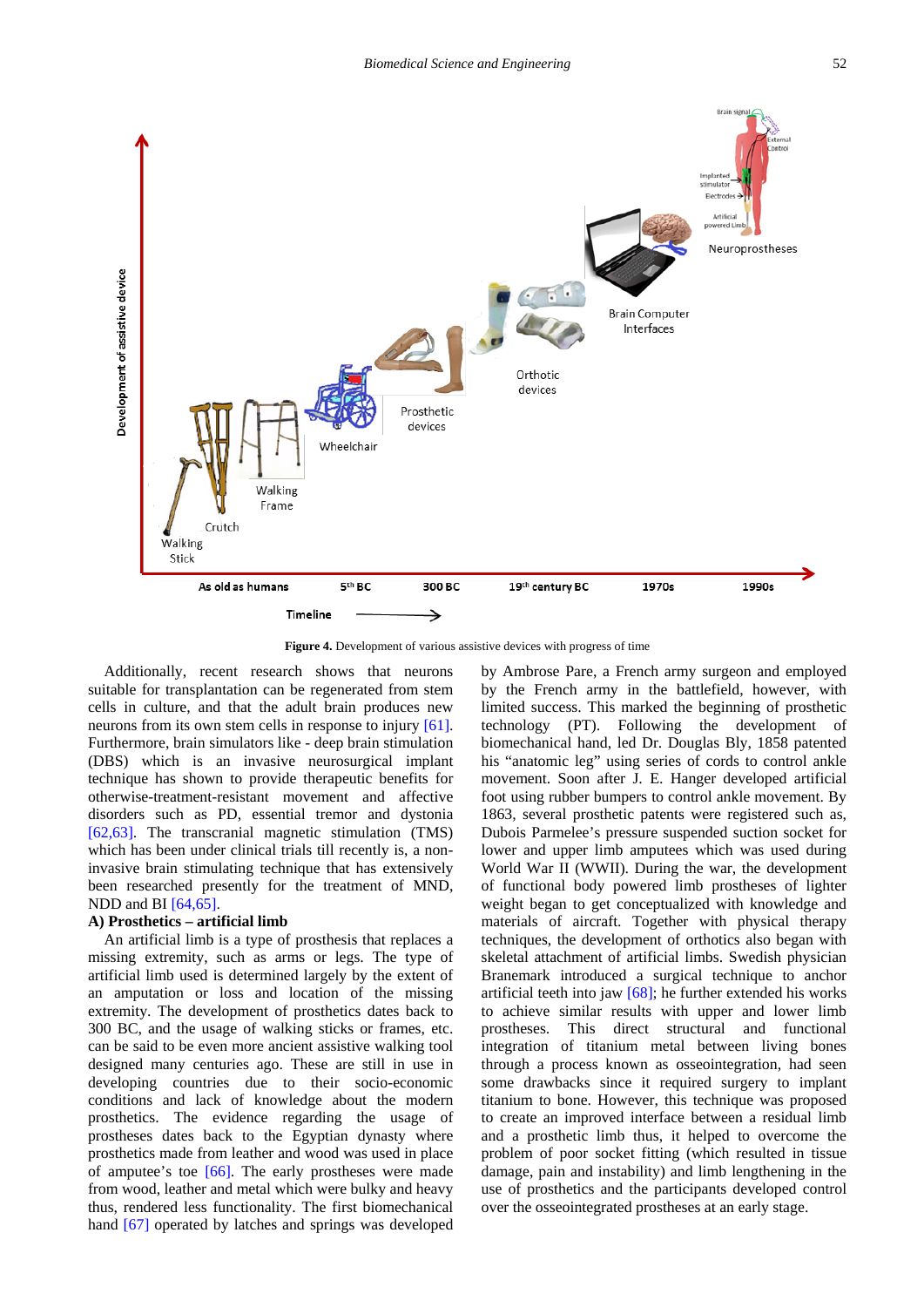

**Figure 5.** Progress in the field of prosthetics

Also during WWII, efforts towards the development of hydraulic knee joints and improved socket design to create an improved interface between the residual limbs began. The socket is one of the major components of prosthetics interface due to its importance in load transmission, stability and efficient mobility control [\[69\].](#page-17-12) Since 1980s researchers worldwide worked for improved socket design and employed new materials to bring better compatibility, which was made possible by knowledge of residual limb anatomy and biomechanics of soft tissues. Mak *et al* [\[69\]](#page-17-12) reviewed the socket biomechanics including socket pressure, frictional properties, computational modeling and limb tissue response to external mechanical loads and other physical conditions at the interface to overcome the stress experienced by the amputee due to socket design and alignment. The paper discusses about pressure distribution between socket and residual limb and listed many pressure measuring devices on the basis of their operation. They also highlighted the shear friction and slippage that are encountered between the coupling of socket and exoskeleton citing several measurement techniques along with computational methods employing finite element analysis in providing information on stress, strain and motion, and performed parametric analysis of CAD/CAM designed modeled socket that can be used to make customize prostheses. They also discussed the responses of tissues towards external pressure and shear force arising from the socket fit/design considering other parameters including pain/discomfort, micro-vascular responses, lymphatic supply, skin abrasion and temperatures are also highlighted showing their importance in the design of the prostheses. In 1970, the German company Otto Bock introduced Harmony, the first commercially available vacuum socket with small pumps attached to the prostheses to maintain the environment of vacuum within the socket [\[70\].](#page-17-13) Maintaining proper pressure within the socket results in better mobility and adaptation towards body volume, thus usage of vacuum socket showed positive results. Beside these, recently researched fluid assisted socket and sensor embedded in socket liners acted as self-adjusting sockets, which made these devices more comfortable to wear for longer time durations by preventing sores, bruises and other complications which usually occur over a course of time. Further, the improvement in suspension sleeves which suspends or holds the socket in place and liners to provide cushioning and padding for protecting the residual limb added to the acceptability of functional prosthetics. The materials used for providing suspension and padding have also improved from animal fur [\[71\]](#page-17-14) in the early days of prosthetics to silicone elastomers [\[72\]](#page-17-15) and liners [\[73\]](#page-17-16) adding to the comfort, reduced pain and better skin protection. Beside these, the development of carbon fiber composite provided favorable hard and soft tissue applications which were used for designing lower limb prostheses due to their superior strength to weight ratio and excellent biocompatibility [\[74\]](#page-17-17)*.* Thus, its usage in Flex-Foot design was widely acknowledged to be effective in storing and releasing energy during walking and sporting [\[75\].](#page-17-18)

By 1940s, the introduction of microprocessor technology in upper limb prosthetics was shown by Prof. Lyman at University of California, Los Angeles and by 1990s this technology was successfully transferred to lower limb prostheses and prosthetic knee [\[62\].](#page-17-7) Microprocessor knee (MPK) [\[76\]](#page-17-19) used sensors to monitor knee position, time, velocity and forces during stance or swing. The sensors present in the knee measure and control the pneumatics and hydraulic fluids by adjusting the flow of fluid for necessary knee stability while walking in uneven terrains. There is evidence that MPK increases stability by reducing stumbles and falls, thereby increasing confidence in amputees. Hafner *et al* [\[76\]](#page-17-19) reported decrease in frequency of stumbles and falls, fear of falling, and improved performance in stair and hill descent; and multitasking while using the MPK. Technological advancement in knee prosthetics gave birth to microprocessor controlled movements introduced by Blatchford in 1990s offering amputees better gait pattern during swing phase [\[77\]](#page-17-20) and the Otto Bock C-Leg, provided symmetry in the swing phase and improved security in the stance phase. A commercially available Power Knee uses motor to control knee position using an array of sensors that relay information to the microprocessor which controls the powered motor to drive the knee at desired position and hence assist in variety of movements to perform daily activities. Also the "bouncy knee" [\[78\]](#page-17-21) offered by UK based company, Blatchford included flexion capability during the stance phase of gait cycle, thereby improving locomotion ability in the person wearing these devices.

During the early 1950s, a team of researchers with Eugene Murphy developed solid ankle cushioned heel (SACH) foot, which became the standard prosthetic foot to be used most commonly worldwide and then came the J-shaped energy storing and return (ESAR) foot that promoted faster walking speed by permitting the body's weight to progress over stationary foot and allowing the pylon to mimic the tibia's forward progress [\[79\].](#page-17-22) In 1993, Flex Foot introduced Re-Flex shin foot with a spring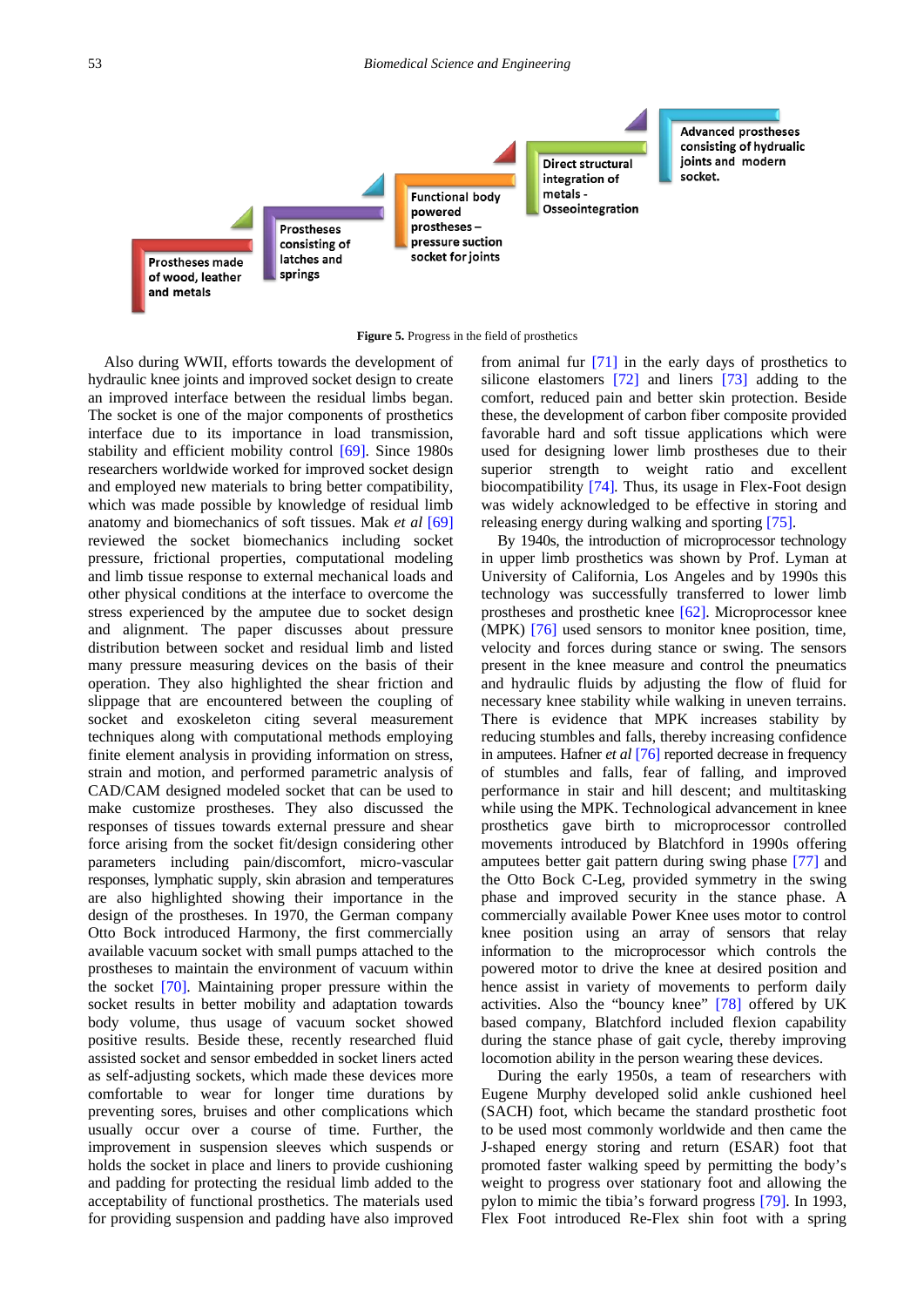loaded shock absorber that improved the biomechanical performance of dynamic foot response [\[80\].](#page-17-23) In order to evaluate the gait kinematics and dynamics during stance of unilateral, below-knee child amputees Schneider *et al* [\[79\]](#page-17-22) compared the SACH foot and the energy-storing Flex-foot prostheses based on comfort and speed of walking. The three-dimensional movements of the lower limbs were recorded and synchronized with ground reaction forces, moment and joint power profile. They found marked asymmetries in ground reaction force, joint moment, and power profiles for the prosthetic versus the natural limb, but with the Flex foot the asymmetries were less pronounced as compared to the SACH foot. They observed amputees with Flex foot required greater moments and power at comfortable pace as compared to the SACH foot, but during fast walking, the SACH foot required greater output from the natural limb and noted that foot returned more energy as compared to SACH foot. Thus, they concluded that Flex foot had a greater potential for reducing the energy cost of walking at comfortable and fast speeds for the below-knee child amputee.

In 2006, first bionic prosthetic feet named Proprio Foot was introduced by Ossur that used accelerometer to sample ankle motion by identifying specific events during gait cycle such as heel strike and toe off [\[81\].](#page-17-24) This provided advantage of identifying slopes and stairs for better single limb balance. Recent development includes the Power Foot by the MIT research team that is able to mimic normal human ankle walking behavior and the Spring Ankle with Regenerative Kinetics (SPARKy), which was designed by the research teams of Arizona State University and St. Louis University that combined the power of regenerative kinetics, brushless direct current motor and long lasting roller screws [\[82\].](#page-17-25)

In the last three decades there have been far reaching development in PT and rehabilitation allowing individuals with limb loss to return to functional level. Maximum functional performance in PT is attributed to advancement in prosthetic components, fabrication techniques, socket design and surgery. These provided individuals with limb loss better stability, comfort and performance thereby reducing stress developed on the body. However, the usage of these modern prostheses largely depends on the socio-economic conditions of the individual, knowledge of recent advancements in the field and the costs which determines the affordability of these devices. As Bhaskaranand *et al* [\[83\]](#page-17-26) pointed out that prosthetic rehabilitation of patients with financial constraints requires durable and low cost prostheses. People living in most developing countries with loss of limb or its control are not able to avail this modern equipment to improve their quality of life and their inclusion in the society is still a matter of great concern. Different types of artificial limbs have been developed till date, depending on which limb or part of the limb needs to be supported, however, only a small number or percentage of the disabled people have been able to procure them to date and some those who had procured, had rejected due to minimum functionality. Justin Laferrier *et al* [\[84\]](#page-17-27) discuss this issue and realized that the present PT is not able to replicate the anatomic function of limb which is the root problem for unsuccessful or rejected prosthetics. They mention that the best prosthetic for different individuals needs to be decided on the basis of material, design, cost is yet to be

found. They stressed that functional ability matching is the key for optimized physical performance of the prosthetic device and the primary goal of rehabilitation team. Marks and Micheal [\[41\]](#page-16-38) in their review proposed that the artificial limbs could be made more lifelike using better materials and advanced technology. They mention that healthy amputees can participate in normal full range of responsibilities like walking and playing due to advancements in PT. They suggested direct skeletal attachment or osseointegration as an option for some amputees with improvements in microprocessor controlled prostheses for fine-tuning movement control and independence while task performance. They also touched upon overcoming funding constrains in the development of future prostheses. They emphasized the need for low cost material like molded plastics which are light and durable and are required in low income countries. For example, the prostheses produced by low cost polypropylene plastics by Red Cross Committee are well accepted worldwide.

Categorically the artificial limbs could be classified, following into one of the four types [\[85\]](#page-17-28) namely transtibial, transfemoral, transradial, and transhumeral. In a more generalized category and to make the classification easier, they may be broadly classified as upper extremity prostheses (UEP) and lower extremity prostheses (LEP) which are discussed in subsequent sections.

#### **A.1. Lower extremity prostheses**

Loss of lower limb directly affects the mobility of an individual along with their body image and self-esteem hampering their quality of life. The loss may lead to adverse health conditions due to depression in amputees. Especially, individuals who earn their living from motor skills are most vulnerable to adverse reactions. Others who have a wide range of skills or whose main line of work is not particularly dependent on the function of the lost limb may experience less emotional difficulty. However, with progress of time, the amputees start adapting and adjusting in the society, and acceptance towards the loss grows. This helps to seal the emotional wound restoring mobility using assistive devices. Commercially available lower limb prostheses can be divided into three categories [\[86\]](#page-17-29) — mechanically passive devices, microprocessor-controlled passive devices, and powered devices. The movement of passive prosthetic joints relies on the effects of ground reaction forces and on the properties of the mechanical components, such as hydraulic and pneumatic valves, or sliding joints. Thus, an individual has to make extra movements with their trunk, pelvis, and residual limb to control this prosthesis. Such control significantly limits the functions of the prostheses—especially for those with amputations at the knee or higher. Microprocessor-controlled passive transfemoral prostheses employ sensors and a microcomputer to modulate the resistance of the knee joint [\[87,88\].](#page-17-30) Aeyels *et al* [\[87\]](#page-17-30) reported the first phase of development of above knee prostheses equipped with microcomputer controlled knee joint in order to enhance the patient's gait comfort, safety and cosmesis. In their study, they replaced the knee joint of a conventional, modular prosthesis with a knee joint mechanism, equipped with a controllable brake on the knee joint axis with sensors and microcomputer added, keeping the system self-contained. The design permitted the use of external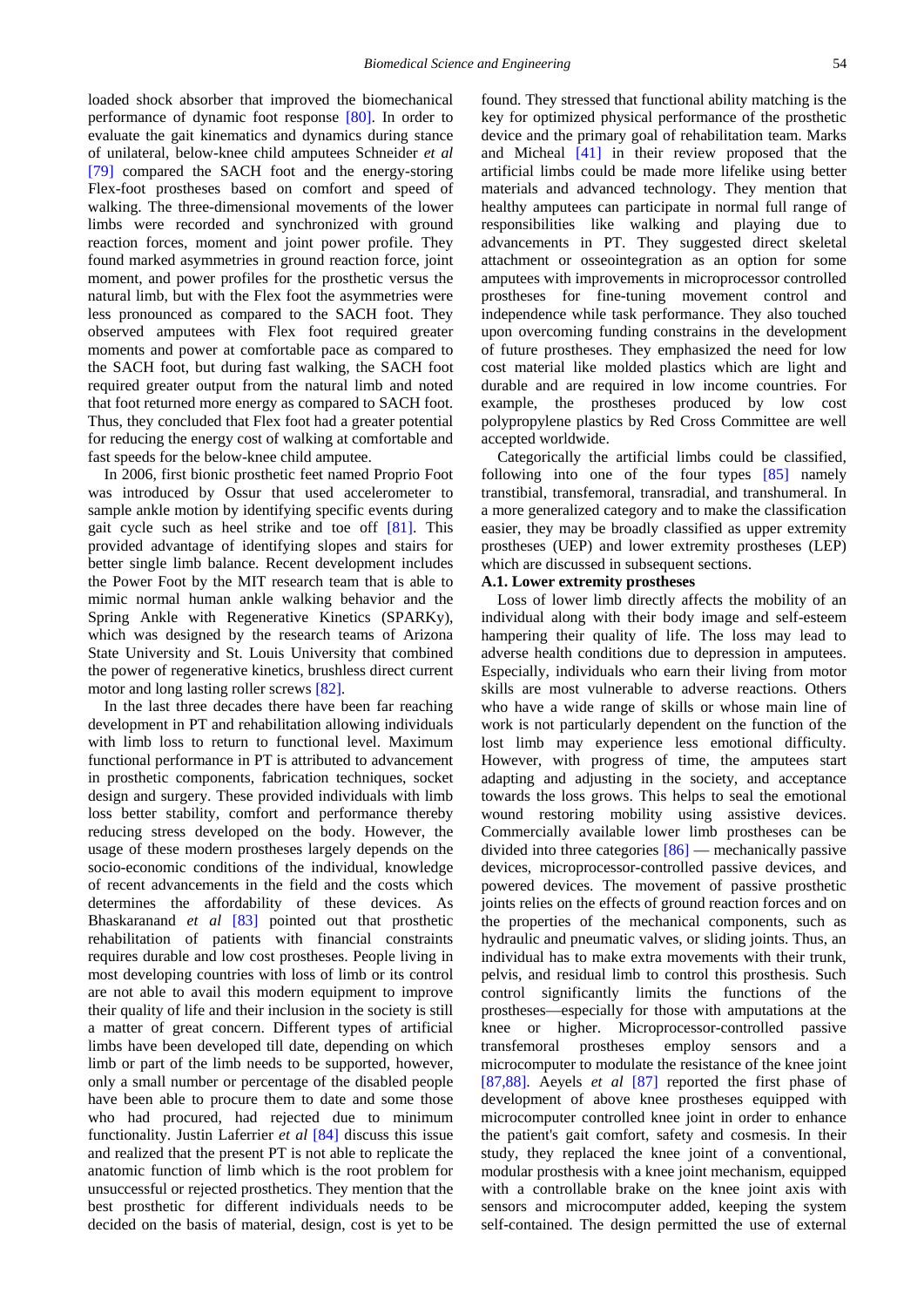computer based control unit that ran a program on control algorithm to reveal the patient's intent. Their study revealed controlled knee flexion during stance phase of the trials. Thus, the implementation of powered prosthetic knees and ankles, driven by active actuators were further explored to improve the function of lower limb prostheses [\[89\].](#page-17-31) Cestari *et al* [\[90\]](#page-17-32) provided an overview of the actuator requirements that must be fulfilled while evaluating the behavior of leg joints. They highlighted that current commercial devices contain joints with stiff actuators that cannot adapt to unpredictable environments and consume more energy, thus not being appropriate in active orthoses. Hence, adjustable compliant actuators are being incorporated into exoskeletons and active orthoses in order to improve joint control during locomotion cycle. They also evaluated the proposed variable stiffness actuator prototype in an exoskeleton knee joint operated by a state machine that exploits the dynamics of the leg, which resulted, decrease in actuation energy demand and better adaptability to disturbances.



**Figure 6.** Different Types of lower limb prosthetic device

The acceptability of the prosthesis depends on several factors including cosmetics, mass properties of the prosthesis, comfort, and function that are directly dependent on the quality of fit of the socket, the quality of suspension, the type of components used and the relative geometric i.e. the alignment of the artificial limb. Failure to provide a satisfactory alignment may affect the amputee locomotion, such as difficulty in walking, stump pain, or tissue breakdown leading to discarding of the device by the physically challenged person. Zahedi *et al* [\[91\]](#page-17-33) performed a systematic study on alignment of lower limb to understand the parameters to achieve optimum alignment for enhancing the acceptance of prostheses. They established a range of alignment for each patient and found that an amputee can tolerate alignment ranging as much as 148mm shifts and 17 degree tilts. These quantitative values are benchmarks in the position alignment and tilt degree in lower limb prosthetics. Additionally, Bhuyian *et al* [\[92\]](#page-17-34) reviewed control systems used in prosthetics to recreate devices to imitate biological limb and found that design of prosthetics depend on essential factors such as weight-force ratio, strength, durability, adaptability, wearability, degree of freedom, resistance to environment, and functional capability; and the control system of the prosthesis includes – actuators, sensors, controllers, and interfacing units. They listed different types of control systems – mechanical, electrical, electro-mechanical, hydraulic/pneumatic power assisted biomechanical, myoelectric, bionic, etc. control systems that are in use or can be used and suggested further improvement in these technologies can overcome existing setbacks. Thus, to provide exceptional strength-to-weight characteristics and quality of superior biocompatibility, a majority of today's upper-limb and lower-limb prostheses are presently being made from composites with underlying polymer matrix. Schultz *et al* [\[93\]](#page-17-35) reported the application of composite materials in lower limb prostheses due to their hard and soft tissue interaction and suggested its future applications in sensory feedback systems and tissue engineering. Also, improving designs of prosthetics by employing different control systems, muscle of carbon fiber, mechanical linkages, motors, computer microprocessors, and innovative combinations of these technologies are allowing more control of the prosthetics to the end user. Recent research has focused on the development of an artificial prosthetic limb, which would be capable of imitating the behavior of a biological limb with the help of different types of joints, sensors, controllers, and actuators all working in coordination and synchrony to perform a given task.

#### **A.2. Upper extremity Prosthesis:**

Complete or partial loss of upper limb control affects every activity of daily living (ADL) because of varied function of our hand like lifting, grasping, throwing, eating, washing, showing emotional care, etc. The role of hand is not just limited to functional movements but it is also psychosocial including use in communication, caressing, gestures and sensation. Upper limb injury can be due to trauma, industrial or road accidents etc. or other neuronal diseases like MND, NDD. Though advance safety standards and more machines assisted automated work environment in industries has greatly reduced chances of injuries to limbs leading to amputation but the growing neurological diseases are a matter of great concern. Study of Dillingham *et al* [\[94\]](#page-17-36) showed that 70% of upper limb amputation in the US between 1988 - 1996, was below elbow caused by trauma. Similarly, Bhaskaranand [\[83\]](#page-17-26) reported approximately 66% below elbow amputees in India. Thus, the rehabilitation of patients with upper extremity injuries using appropriate prostheses that can complement the physical, functional and vocational needs such that they can smoothly perform ADL and return to work is considered to be an important requirement.

Through the historical development of prostheses design and deployment for its usage, it was observed that more emphasis was towards lower limb rehabilitation than the upper limb rehabilitation. Upper limb prosthetics that were developed decades ago were passive devices with no moving parts which served more of cosmetic rather than functional purpose. The prosthesis was made of metals carved with fingers or attached with sharp edges. Amputees from royal families used cosmetic hand made of expensive metal(s) to hide their imputed limb in ceremonial functions and the soldiers were using it with sharp edges providing them with added advantage during battle. These cosmetic hands had no other functional capability or use for the common man. This led to development of sophisticated active prostheses which have moving components to perform limb movement(s) adding to the functional capability [\[95\].](#page-17-37) However, they too lacked sensation of feeling, touch and texture, an area which is of active research these days.

Active upper limb prostheses fall into any of these three functional categories [\[93\]:](#page-17-35) (i) body-powered, (ii) myoelectric, and (iii) hybrid. Body-powered prostheses are largely mechanical devices such that the amputees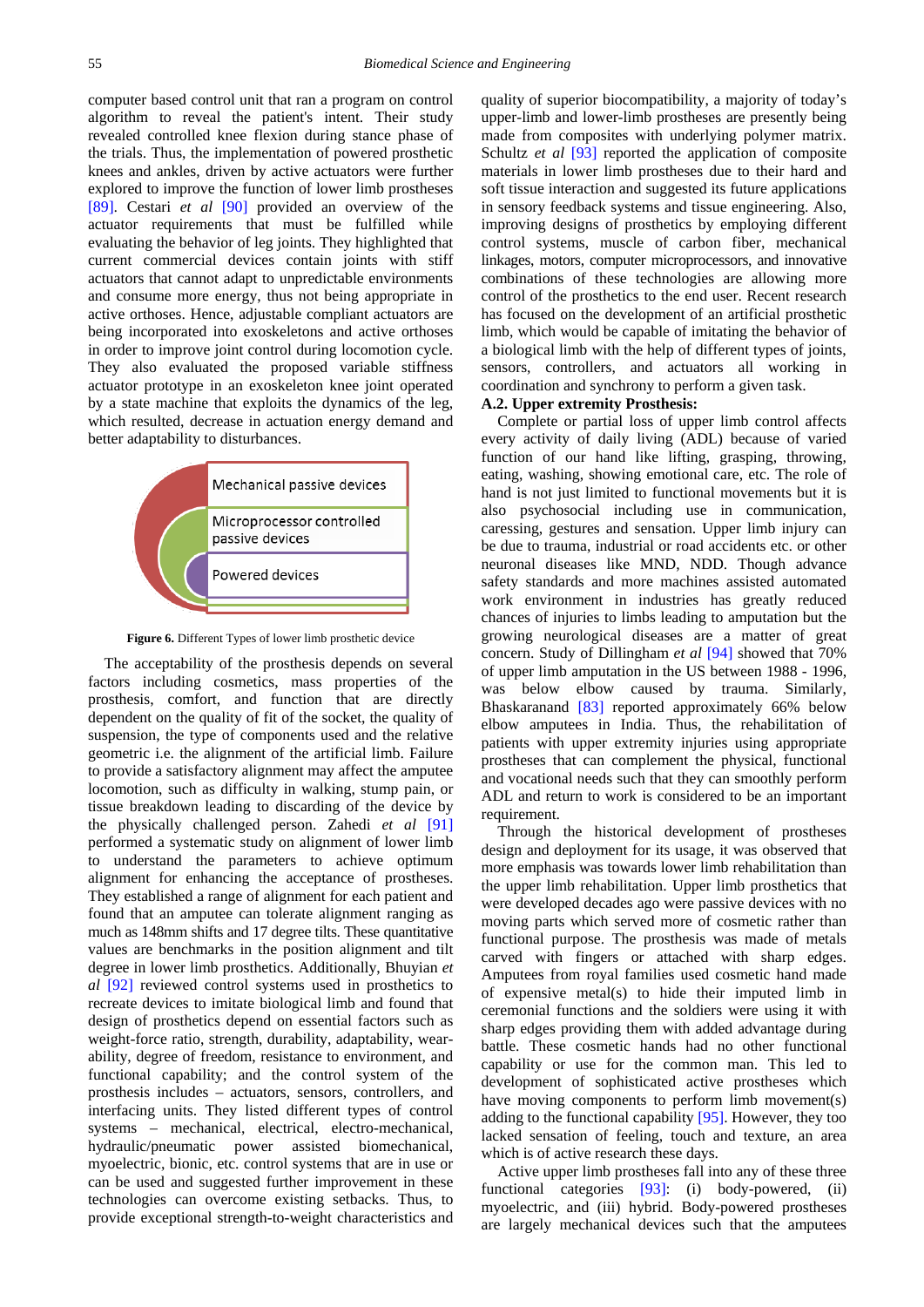have to use shoulder movements to pull on a cable and sequentially operate prosthetic functions such as the elbow. wrist, and terminal device. The advantages of bodypowered prostheses include: simple operational mechanisms with intrinsic skeletal movement (which voluntarily opens/closes a terminal device), silent action, light weight, moderate cost, durability and reliability, and sensory feedback about the positioning of the terminal device. The history of powered prosthesis dates back to the pneumatic hand patented in Germany in 1915. This was probably the first electric powered limb, but was not able to find its usage; instead by  $1948 \text{ CO}_2$  powered limbs developed by Kiessling found its use in orthotics [\[96\].](#page-17-38) The developmental journey of powered prostheses is given by Childress, 1985 in his paper [\[97\].](#page-17-39) He documents the early days of powered prostheses which developed from simple cosmetic device to the recent functional hand with some sensory feedback. He reviewed the continuous improvement brought in artificial hands through simply holding objects to gripping and grasping that required sensory feedback.



**Figure 7.** Different Types of upper limb prostheses

Reinhold Reiter in early 1940s conceived and developed the idea of myoelectric controlled prostheses that was implemented and patented in 1945.The device was controlled by vacuum tube amplifier which required considerable amount of power but lacked portability due to bulky size and was not battery operated. A myoelectric prostheses is device which is controlled by the electrical activity of a muscle, i e. by a myoelectric signal generated in the muscle. The electrical activity generated naturally due to contraction in the muscles of the residual limb is amplified and processed so that the flow of electricity from the battery to the motor operates the artificial limb. Myoelectric prostheses has its own advantage - they are more self-contained and do not require the complex harnessing of body power, and they offer a better cosmesis, wider range of motion, and higher grip strength [\[98,99\].](#page-17-40) Control of myoelectric prostheses is generally achieved by recording from two independent muscles or by differentiating weak and strong contractions of one muscle. The difference between powered and myoelectric prostheses is that - at present the source of energy is rechargeable batteries in powered prosthesis and its control is achieved by electromechanical switch operated by body movement using straps or cables whereas there is no requirement of cables or straps in case of myoelectric prosthesis as the muscles in the residual limb provides control signal for powered components.

In 1955, Battye *et al* [\[100\],](#page-17-41) developed myoelectric control system for powered prostheses and by 1957 many groups like Bottomley in England, Kato in Japan, Herberts in Sweden, Reswick and coworkers in USA started to work in myoelectric controls independently without the knowledge of Reiter's invention but most of their devices were not able to find clinical and commercial acceptance. During this period, understanding of the process by which myoelectric signal is generated and how to use this signal for better use grew. This provided new insight in the course of development of myoelectric control devices and in 1960 first myoelectric prostheses developed by Kobrinski in USSR found clinical use, which was commercialized and exported to UK and Canada. The Kobrinski prosthesis used the myoelectric signal from one muscle group to cause the electric hand to close, and the signal from another muscle group to cause the hand to open, a control mode which still is popular today, because it mimics the body's natural use of antagonistic muscles. The present availability and clinical impact of myoelectric prostheses is well reported by Scott [\[101\].](#page-17-42) Scott describes the capabilities and limitations of myoelectric prostheses components stating that there is no mechanical system to replace the function of shoulder movement and also lack of availability of artificial arm that can provide strength, grasp, grip, manipulative ability and sensory input like a normal hand. He suggests the use of implantable telemetry system that will provide better communication channels between muscles and peripheral nerves thereby overcoming the limitation of artificial arm in its inability to monitor and control different functions using normal feedback pathways. He further suggested the development of pattern recognition techniques and algorithms for efficient computational processing of electromyogram (EMG) signals for better use in multifunctional myoelectric prostheses. Choi *et al* [\[102\]](#page-18-0) in their paper titled EMG based assistive computer interface for the upper limb disabled persons, showed that neural signals provide body motion information faster than kinematic and dynamic interfaces, for understanding the user's perception from brain to the muscle. Their objective was to develop a EMG based computer interface for upper limb amputee such that they can access computer by moving the pointer and clicking without using interfacing devices like keyboard or mouse. Supervised multilayer neural network was used to understand the user's intention and patient training performed using back-propagation algorithm was implemented for classification of intended movement. This technique was used for matching the most activated neuron with the class of movement. The viability of their interface was quantitatively evaluated using Fitt's law test and it showed the effectiveness of pointing device. The success rate of pattern classification for the six classes of wrist movement was found to be >96%. The IP of developed interface (using Fitt's law test) was 1.341 bits/s as compared to 7.73 bits/s of mouse, much better compared to the commercially available pointing interfaces which showed 20 times lower efficiency than that mouse. They proposed EMG based HCI technologies, which were considered to be feasible for the disabled persons having better techniques requiring greater velocity and direction of interfacing devices developed using EMG signal. This work could be further extended to the development of bionic robotic devices. Moreover, it was found that the problems inherited in traditional myoelectric control could be addressed to some extent by the developing three technologies namely implantable EMG electrodes, EMG pattern recognition devices and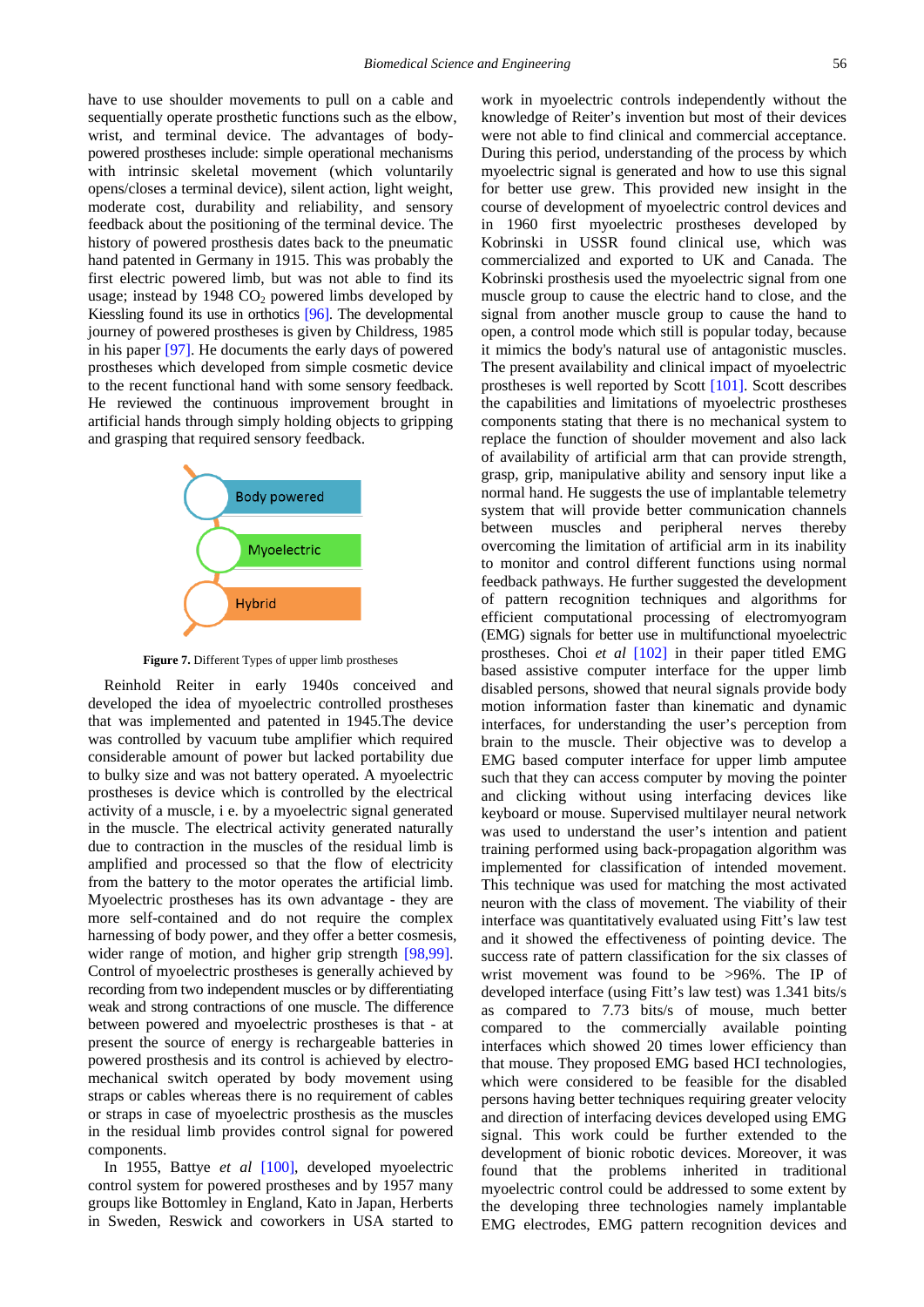targeted re-innervation. These technologies will act as neural interfaces for controlling the upper limb prostheses. In view of this Schultz and Kuilen [\[93\],](#page-17-35) reviewed the state of the art and future possibilities of neural interface for control of upper limb prostheses because the currently used prosthesis in upper limb amputee's lack functionality like natural arm in meeting daily activities – a common reason of prostheses abandoning. The limitation of the current body powered ULP, is that they lack coordinated movement of multiple joints and wrist instead there is need for multi-articulated hand and wrist movements in the prosthetic limb. Myoelectric control faces difficulties such as suitable recording of EMG and lack of information for multiple functions leading to less functional control and finally frustration and abandonment of the device by the user. Thus, the use of EMG pattern recognition technique (that utilizes algorithm for searching patterns of muscle activity on more than one muscle site for making the control of prosthesis easier for patients) and target innervation (for implanting myoelectric sensors at residual limb) may solve tradition myoelectric control problems. Further benefit of targeted innervation may provide cutaneous sensory feedback for proper motor and joint control. They suggested future benefits of neural interfaces developed for control and communication from muscle, nerve and brain could be implemented in ULP as direct nerve interface show ability to control joint movement and control grip. The same was with regard to cortical spike recording and ECoG for performing complex movement of hand and fingers. Such hybrid prosthesis is achieved by combining myoelectric control and body-powered operation [\[103\]](#page-18-1) like for example, in above elbow amputation, the myoelectric control for hand function can be combined with the cable control system for the elbow function.

### **B. Robotic Rehabilitation Devices (RRD)**

The successful motor rehabilitation of patients suffering from motor neuron disorders requires intensive task specific hand-to-hand therapy by the physiotherapists that requires time and budgeted expenditure. These requirements lead to the advent for intelligent machines to promote motor recovery and understanding, resulting in the emergence of robot-assisted motor rehabilitation. Few robots namely, MIT-Manus, assisted rehabilitation and measurement (ARM) guide, mirror image movement enhancer (MIME), gait trainer (GT) I, Lokomat, Bi-Manu-Track, etc. are used as RRD, which are clinically recommended on the basis of several studies performed using them that showed encouraging improvements in motor rehabilitation therapies in both upper and lower extremities [133].

RRD are emerging as new rehabilitation therapy for patients suffering from movement disorders basically due to two reasons; one shortage of therapists and caregivers for assisting disabled persons [\[134\]](#page-18-3) and the other neurorehabilitation [\[135\].](#page-18-4) In neurorehabilitation, the patients suffering from movement disorders are assisted to perform normal movement and hand function, thereby triggering the same functionality in other parts of the brain which then generate necessary neural signal, thus inducing brain plasticity [\[136\].](#page-18-5) The RRD are either passive devices, that utilizes patient's power to maneuver the device, for example the use of springs to store/restore energy during the gait cycle [\[137\];](#page-18-6) or active devices that act as energy sources for maintaining the center of mass and torque during gait cycle [\[138\].](#page-18-7) Additionally, the primary goal of robotic rehabilitation is to provide cost-effective therapy that is equivalent to or better than conventional therapy. These RDD can be for lower or upper limb rehabilitation, beside this, the lower limb robots are separated into robotdominant devices, where the robot drives the motion of the human and cooperative devices, where the robot and the human share control. Studies on robot-dominant devices are shown to be less effective, as the human is less actively engaged [\[139\]](#page-18-8) whereas cooperative rehabilitation robots are typically force-controlled, employing techniques such as assist-as-needed, error augmentation, or proportional electromyography for performing the training task. It is noted that upper-limb rehabilitation robots have outperformed conventional therapy [\[140\]](#page-18-9) whereas the conventional lower limb therapy is still the most effective option. To date, robot-assisted task-specific training has been administered with a less-intensive paradigm and has been associated with improved upper-limb motor scores for acute [\[141\]](#page-18-10) and chronic stroke patients [\[142\]](#page-18-11) with mild-to moderate impairment and also for chronic stroke patients in pilot studies with moderate-to-severe impairment. MacClellan *et al* [\[143\]](#page-18-12) performed a pilot study to test the effectiveness of robotic therapy for improvement in motor outcomes in stroke patients. In their study they used InMotion2, commercially available MIT-Manus robot developed at Massachusetts Institute of Technology, Cambridge specifically designed for upper limb rehabilitation [\[144\].](#page-18-13) The InMotion2 robot used performance based algorithm that adjust itself according to time and assistance to reach the target object. In other words, it can be said that this robot allows the patients to express their movements by assisting them to reach for it during therapy sessions and complete the task for training the upper limb. They used higher intensity of massed-practice intervention for short duration and found that patients categorized as moderateto-severe show significant improvement in motor function. Most interestingly, they found that severely impaired patients showed remarkable improvement as compared to the moderately impaired.

RRD is found to improve the kinematics based on the control architecture and benchmark criteria. Anwar and Jumaily [\[135\]](#page-18-4) illustrated the performance of RRD based on control architecture and benchmark criteria. They designed an exoskeleton, which was equipped with position, force and impedance controller which provided smooth HMI at different phases of gait cycle during lower limb therapy of disabled patients. Since the relation of the control system was nonlinear, they used fuzzy rule based controller at the interaction point of the exoskeleton. In order to minimize the interaction force, they modulated the angular velocity, impedance and torque such that minimum error occurs during different tasks performed by these patients. Further, they also demonstrated the architecture of one degree of freedom in lower limb exoskeleton that ensures better gait pattern. Their proposed RRD was a multi-input multi-output (MIMO) system that was capable of changing the weight associated in accordance to changing parameters for fulfilling the objective of smooth exoskeleton.

Most recently, research in VLSI field lead to the development of silicon neuron as evident by the works of Tenore and Etienne-Cummings, [\[145\]](#page-18-14) who demonstrated the use of silicon neuron designed using VLSI technology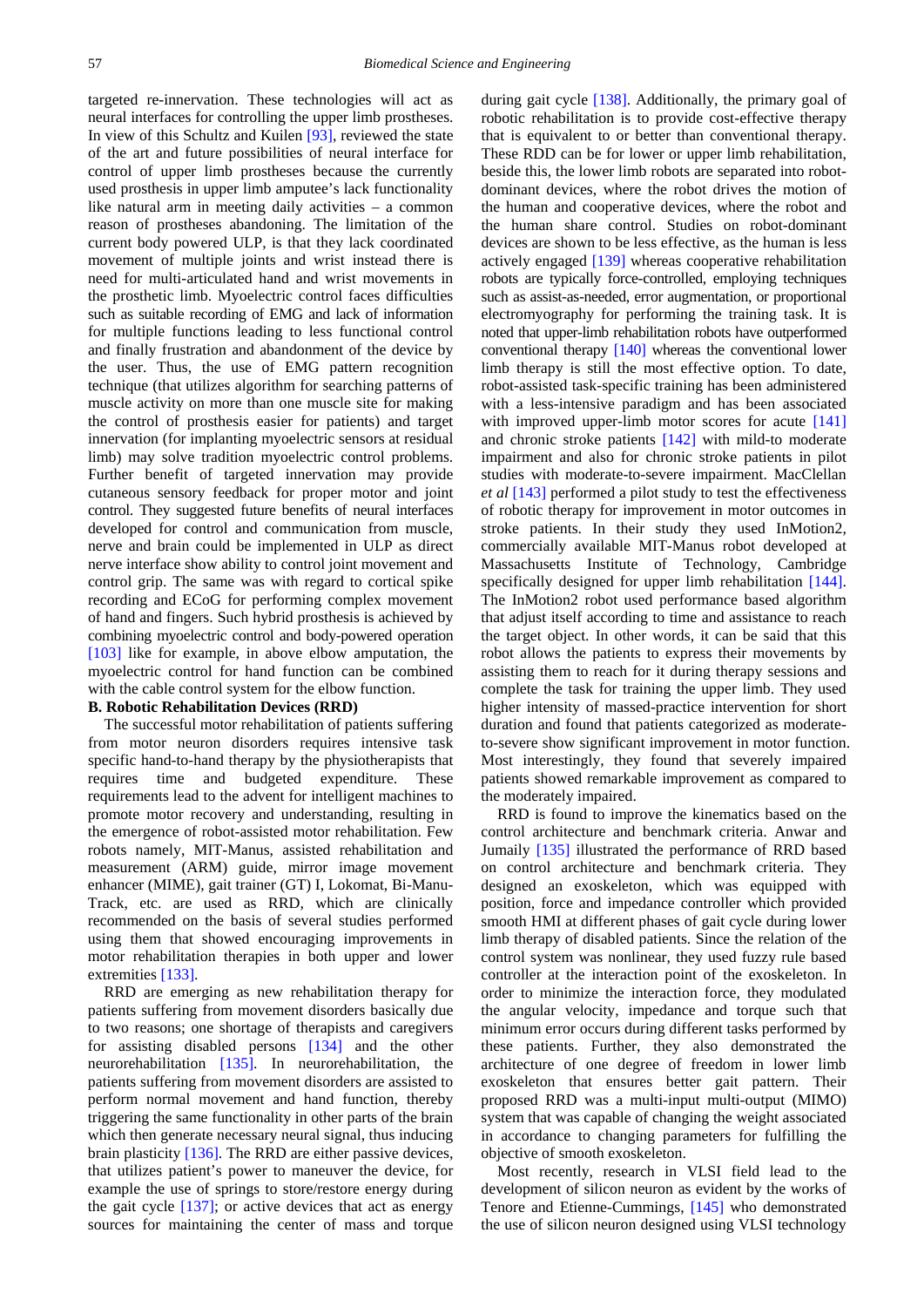which can mimic the function of central pattern generator (CPG) in humans. They programmed the silicon to control robotic locomotion and further added that the same can be used in upper limb prosthetics. This opens new avenues in the fields of robotics and prosthetics. They demonstrated the lower limb application of silicon neuron by using a bipedal robot prototype having actuating hips and knees that facilitated walking. For upper limb application, they used the myoelectric signals from both normal and transradial amputee for developing real-time application that featured multi-degree of freedom of upper limb prostheses.

These developments are showing promising results in improving motor function and also provide assistive support to the role of physiotherapists in rehabilitation.

### **C) Human Machine Interaction (HMI)**

HMI is the interaction of humans with machines. The advent of machines fascinated mankind and its interaction with human dates back to several decades. Machines were crafted to act as passive extensions of the human body. However, the development of prosthetics has changed the way humans interact with machines [\[104\].](#page-18-15) Hogan [\[105\],](#page-18-16) noted the challenges and possibilities of human interactive machinery and reviewed that the machines designed for cooperating physically with humans are emerging technology to support human activity. He highlighted the design of control system that can endow the amputee's motorized arm prosthesis to take advantage of mechanical constraints and cooperation between natural and artificial limb such that increased motor abilities can be obtained. He further added that the development of robots capable of safely interacting and cooperating with humans are enabling new form of therapy for neurologically injured patients. Machines are now designed to cooperate physically with humans, enabling new ways to support human activity. Human machine relation is reported in literature with different terminologies such as man machine interaction (MMI), Brain computer interaction (BCI) and Neuroprosthetics. These terms ultimately narrow down to the basics of HMI with varying differences.

In this section, HMI is discussed focusing on the machines interactive behavior and human motion intention sensing. The machines interactive behavior depends on the control system designed in order to maintain safety, stability and performance. These factors endow an amputee's motorized arm prosthesis with sufficient responsiveness to take advantage of mechanical constraints; and support dexterous cooperation between natural and artificial limbs [\[105\].](#page-18-16) Bhuyian *et al* [\[92\]](#page-17-34) in their paper discussed various components that are required for developing control systems for prosthetics which includes sensors, actuators, controllers and interfacing units. Additionally, the effort to restore mobility to the amputees has encouraged the development of several devices using robotic exoskeleton technology like ReWalk personal exoskeleton system [\[106\],](#page-18-17) a wearable robotic exoskeleton that provides powered hip and knee motion to stand upright and walk. Ekso  $[107]$  is a wearable bionic suit which enables individuals with any amount of lower extremity weakness to stand up and walk over ground with a natural, full weight bearing and reciprocal gait. Walking is achieved by the user's weight shifts to activate sensors in the device which initiate steps. Battery-powered motors drive the legs, replacing deficient neuromuscular functions. Rexbionic products [\[108\]](#page-18-19) like REX is a handsfree robotic mobility device for rehabilitation and REX P, for use at home, enables users to walk and stand with their hands free – providing more work and recreation options. However, these devices contain joints with stiff actuators that are not appropriate for HMI. Thus, adjustable compliant actuators are being cautiously incorporated into new exoskeletons and active orthoses [\[109\].](#page-18-20) Another key issue in physical HMI is interpreting the motion intention from physiological signals. Thus, Kwon and Kim [\[110\]](#page-18-21) noted this issue of intention sensing of human motion and devised a method for real time upper limb motion prediction using EMG signals and an artificial neural network algorithm for cooperative interactions. The artificial neural network algorithm is an excellent model to solve musculoskeletal mechanics and hence it was used to map the nonlinear relationship between the EMG signal and upper limb motion. The performance was evaluated on the basis of subject's estimated movement, ability to manipulate their position and the response time. The result showed that though the proposed method was not superior to the use of direct angle measurement, it provided accuracy and good response speed for interactions.

In human motion and intention sensing, EMG signal analysis coupled with artificial neural network algorithm and alternate muscle activation sensors with assisting manipulators or prosthetic devices have been shown to predict the intention of the patient's ability to move their artificial limb or prosthesis. In the quest to develop alternate muscle sensors to overcome the limitation of EMG, Cen *et al* [\[111\]](#page-18-22) developed the optical muscle activation sensors for measuring the optical density in muscle by emitting and gathering the single wavelength light source. The forearm force level was estimated and the comparative result of surface EMG and optical density of muscle showed that optical density can be used to measure muscle contraction. They further suggested that future work for detecting motion intention will require advanced algorithm in signal processing and modeling of optical tissue interaction. Many computational techniques and concept of artificial intelligence such as genetic algorithm, neural networks, and support vector machine are deployed to better implement the motion intention for better coordination of artificial limbs. However, till recently a general approach for the control of functional movements had been followed based on the biological principle of motor control such as representation of motor patterns, reflexes and motor skills for developing advanced assistive systems, but use of advance soft computing techniques like expert systems, fuzzy sets, analytical methods are being employed to design better devices for rehabilitatio[n \[112\].](#page-18-23)

#### **D) Brain Computer Interface (BCI)**

In 1999, the first international meeting [\[113\]](#page-18-24) in BCI was held at New York, USA which defined its meaning as "A brain–computer interface is a communication system that does not depend on the brain's normal output pathways of peripheral nerves and muscles." In other words, a BCI is a computer-based system that acquires brain signals, analyzes and translates them into commands that are relayed to an output device to drive external devices without participation of the spinal and peripheral motor system [\[114\].](#page-18-25) BCI most commonly uses either EEG activity recorded from the scalp [\[115,116,117,118\]](#page-18-26) or the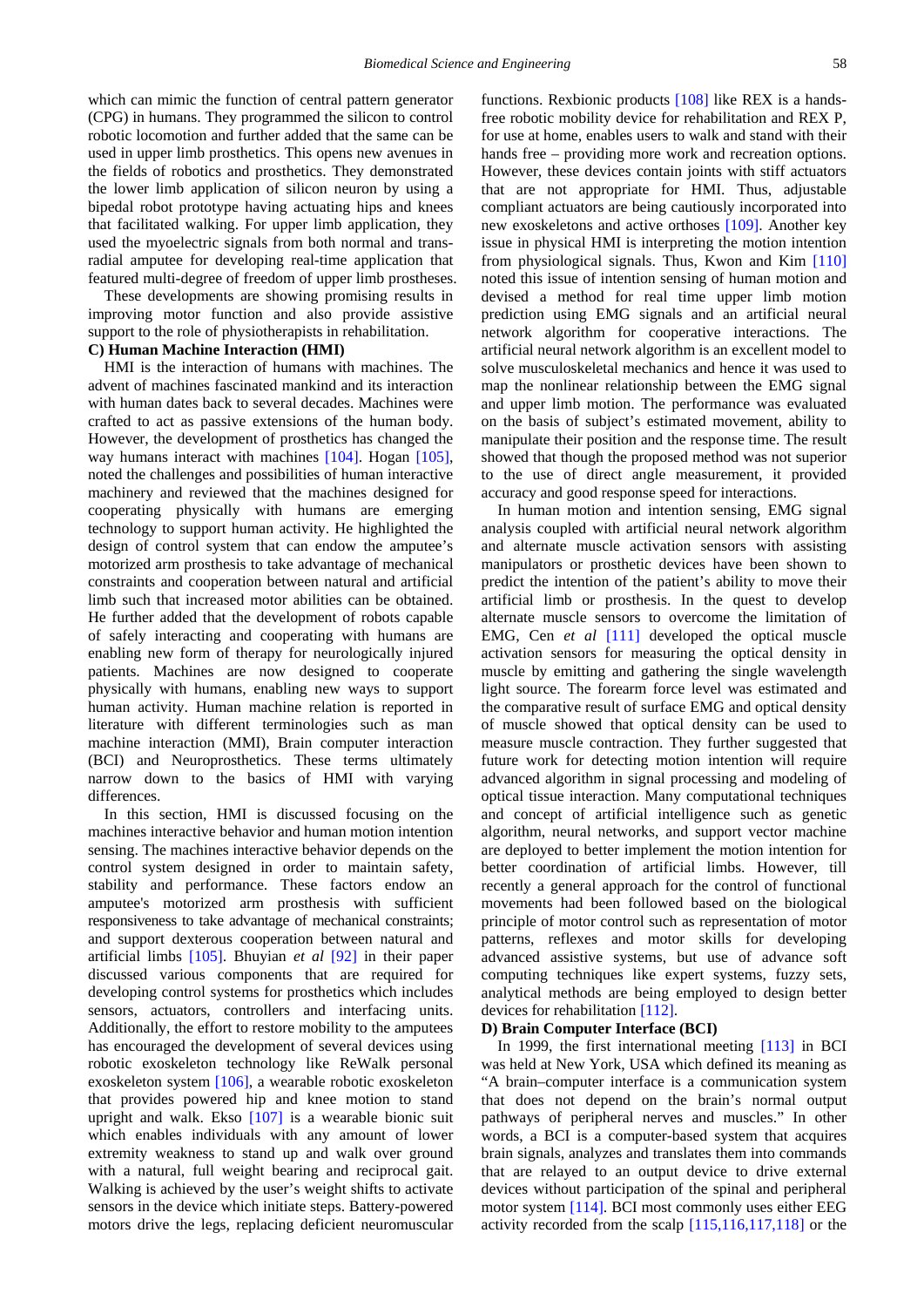activity of neurons recorded from implanted electrodes [\[119,120\].](#page-18-27) Ramoser et al [\[117\]](#page-18-28) studied the single trial EEG signal associated with imaginary movement for rapid and reliable discrimination of EEG patterns. They demonstrated that spatial filters for multichannel EEG can extract discriminatory information from two populations of single-trial EEG, recorded during left and right hand movement imagery which reflected the specific activation of cortical areas. Further, the high recognition rates and computational simplicity make it a promising method for an EEG-based BCI. The central element in each BCI is a translation algorithm that converts electrophysiological input from the user into output that controls external devices. The main goal of BCI is to replace or restore useful function to people disabled by neuromuscular disorders such as ALS, CP or SCI [\[121\].](#page-18-29) Wolpaw et al [\[118\],](#page-18-30) clearly describe the working mechanism of BCI along with its control and communication. They explained the working of the BCI system which involves signal acquisition, signal processing through feature selection and translation algorithm such that BCI can become a communication channel between the patient and the external world. Besides EEG, they suggested the use of other electrophysiological signals like slow cortical potentials, P300, mu or beta rhythms, that can be used in BCI and emphasized on the increased data transfer rate for faster communication, better algorithms for translating the signals to commands and the collaborative works of different discipline involving neurobiology, engineering, mathematics and computer science. Recent EEG based BCI are shown to control artificial hand [\[122\],](#page-18-31) EEG based motor imagery, the BCI demonstrated control of prosthetic hand's grasping force and many such examples exists [\[123\].](#page-18-32) Besides EEG, other types of brain signals that can be measured either invasively or non-invasively are being studied for use in a BCI. These signals include spike trains from single neurons [\[124,125\],](#page-18-33) extracellular local field potentials (LFPs) [\[126\],](#page-18-34) electrocorticograms (ECoG) [\[127\],](#page-18-35) electroencephalogram (EEG) oscillations, realtime-functional magnetic resonance imaging (rt-fMRI) [\[128\],](#page-18-36) and near infrared spectroscopy (NIRS) [\[129\].](#page-18-37) The implementation of these different brain signals in BCI for restoring neuromuscular disorders and rehabilitation is thoroughly explained by Shih et al [\[121\].](#page-18-29) Shih reviewed emerging fields of BCI along with different physiological signals used like scalp-recorded EEG, ECoG, and implantable electrodes together with few functional application of MEG, fMRI, fNIR technologies showing current and future key areas of research. In view of alternative signal usage in BCI, there is need to find other brain areas that are not explored as application areas in BCI. An example being, Felton et al [\[127\]](#page-18-35) work ECoG based BCI application; where they implanted intracranial electrodes in sensory and other motor areas of the brain and found that participants with electrodes over motor and/or sensory areas and after undergoing 2-7 days of training to use motor and/or auditory imagery; were able to control the movement of a computer cursor. Their findings indicate that sensory and other brain areas not previously considered ideal for ECoG-based control that can provide additional channels of control which may be useful for a motor BCI. Similarly, Niels Birbaumer et al [\[114\]](#page-18-25) in their paper titled brain computer interface in paralysis mentioned the challenges in communicating with patients suffering from paralysis. They mention that communication with patients suffering from lock-in syndrome or paralysis is unsolved and also the movement restoration of stroke/TBI etc. patients does not offer significant improvement by the available treatments. They reviewed the recent advances in BCI technology and the various signals like spike trains from single neuron, extracellular local field potential, ECoG, EEG, event related brain potential (ERP), fMRI, near infrared spectroscopy (NIRS) showing promising results. They also suggested that the clinical application of BCI may rest on current EEG signals and neurofeedback involving analysis of EEG patterns for movement restoration by tuning functions of sensory motor neurons.



**Figure 8.** Working model of brain computer interface

Since present BCI mostly works on EEG signals, studies and trial on other electrophysiological signals are being explored round the world for improving the limitations of existing systems. However, there is need for methods and devices for improving the signal acquisition hardware, signal processing algorithm, computational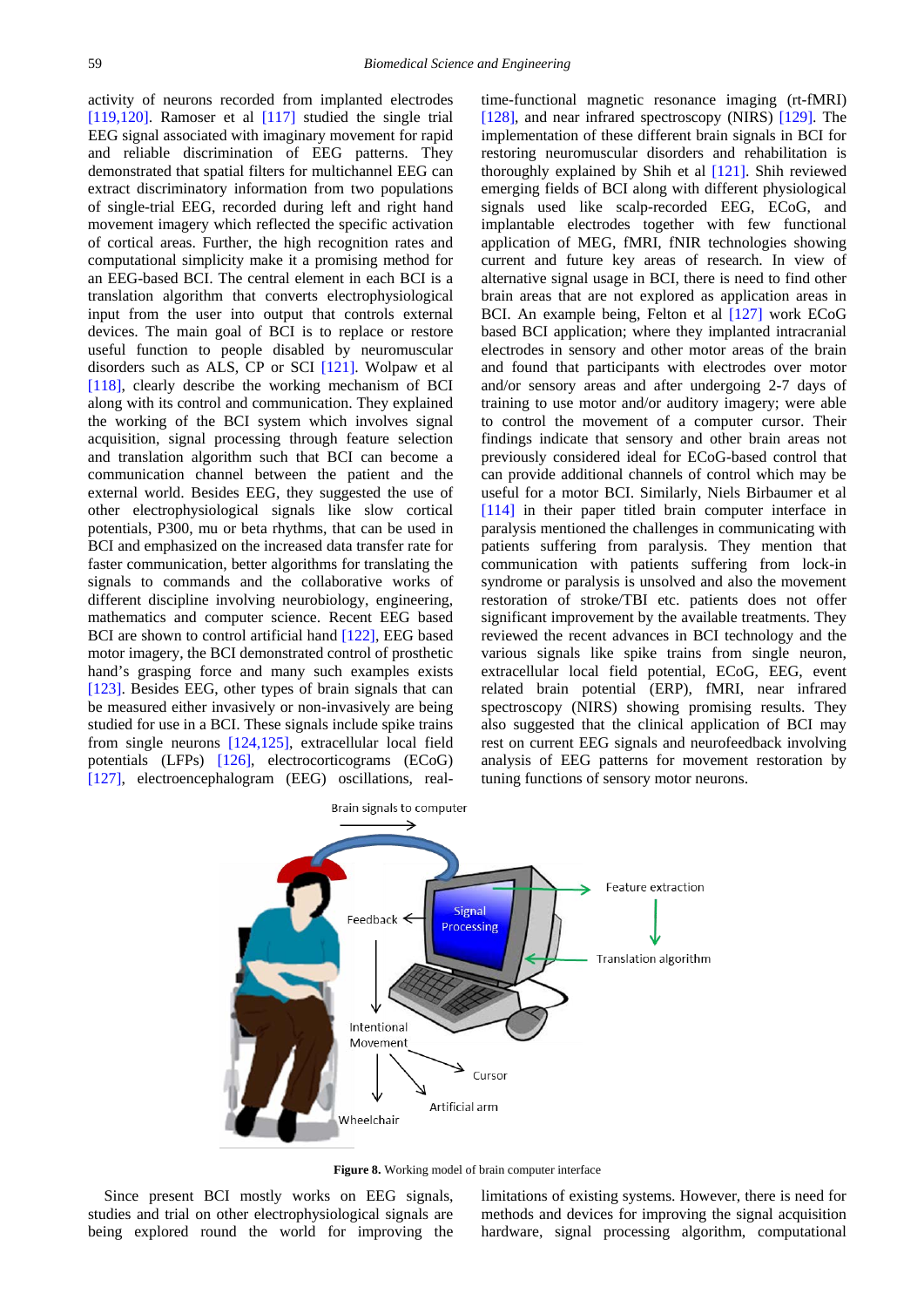processing speed, etc. such that a reliable and robust system could be developed to augment basic functioning of a normal human being that can be provided to the disabled to enhance their functionality.

#### **E) Neuro-Prosthetics**

Neuro or Neural prosthetics (NP) is a series of device which substitutes a motor, sensory or cognitive modality that might have been damaged as a result of an injury or disease [\[5\].](#page-16-3) In neuro-prosthetics, external devices are connected with the human nervous system that records the brain signals from user by computational analysis and relays this information to the external effector that act on those intentions. The cumulative voltage across motor cortex area encompasses the activity of millions of neurons and the generated action potential is conducted by peripheral nerves to desired body part with the help of output effectors. The corresponding brain or nerve signals are used to control computer cursor movements and robotic arms, or enable the reanimation of paralyzed limbs. NP enables direct interfacing with the brain and has great potential for restoring communication and limb control in disabled individuals. The key component of interface design is the electrode and the interface material that can record natural bioelectric signals and provide artificial excitation of nerves/muscles. Jiping He *et al* [\[5\],](#page-16-3) reported the use of neural interface in activating residual neural function and brain control of lower limb function. They touched upon recent progress in neural interface technologies and demonstrated the application of direct cortical control of robotic arm or computer cursor for simple movement using cortically controlled neuroprosthetics to improve motor function in subjects with severe neurological deficits. They further emphasized that the ability of neural systems to adapt to changes and learning new functions are important considerations in the design and development of neuro-prosthetics such that an intelligent neural interface can be designed that can activate residual function and facilitate control. However, several challenging engineering and biological issues still remain to be resolved before a practical system can be developed for patients to receive real benefit of neuroprostheses. Future approach in designing NP will require smart materials and sensors and also wired/wireless neural interfaces.



**Figure 9.** Artificial power Limb controlled by processed brain signal from external control an implanted stimulators in *Neuroprostheses*

NP is sometimes contrasted with a BCI, which connects the brain to a computer rather than a device meant to replace missing biological functionality. The key components of a neuro-prosthetic system for motor function restoration include a set of microelectrode arrays implanted in specific brain regions to monitor the neuronal activities, a signal-processing unit to extract intention for action and special commands from the brain, and a prosthetic arm/leg or a functional electrical stimulation (FES) system to activate appropriate muscles to carry out the desired action. Navarro *et al* [\[103\],](#page-18-1) critically reviewed the characteristics and suitability of different types of electrodes and the biomedical applications of interfaces with the peripheral nervous system. They touched upon noninvasive electrodes like surface electrodes for recording of EEG, ECG, EMG signals; muscle electrodes for EMG recording and muscle stimulation as in FES, BION; implantable microstimulator for stimulation, epineural electrodes for selective activation of particular nerve fascicles and helicoidal electrodes for FES of the vagus nerve, book electrodes for urinary

bladder management in spinal cord-injured persons, cuff electrodes, intraneural electrodes, penetrating microelectrodes, etc. They further discussed the materials used for the electrodes, their insulation, encapsulation, choice of fabrication technology and bioelectronic interfaces and highlighted the control of neuroprostheses and hybrid system using PNS interfaces like EMG based control of NP. Additionally, Sanchez [\[104\],](#page-18-15) in the paper titled *"Neuroprosthetics in the 21st Century"* highlighted the development of neuroprosthesis which can become an integral extension to the body for the disabled. This new technology presents challenges for engineers and scientist in designing a system that can replicate the physiological functions such that complex activities of daily life can be achieved. Currently used NP designs include perceptron, neural network, supervised/unsupervised/semi supervised learning. Thus, the integration of neural information processing, signal processing and feedback control is basic components of NP design and it must be built on the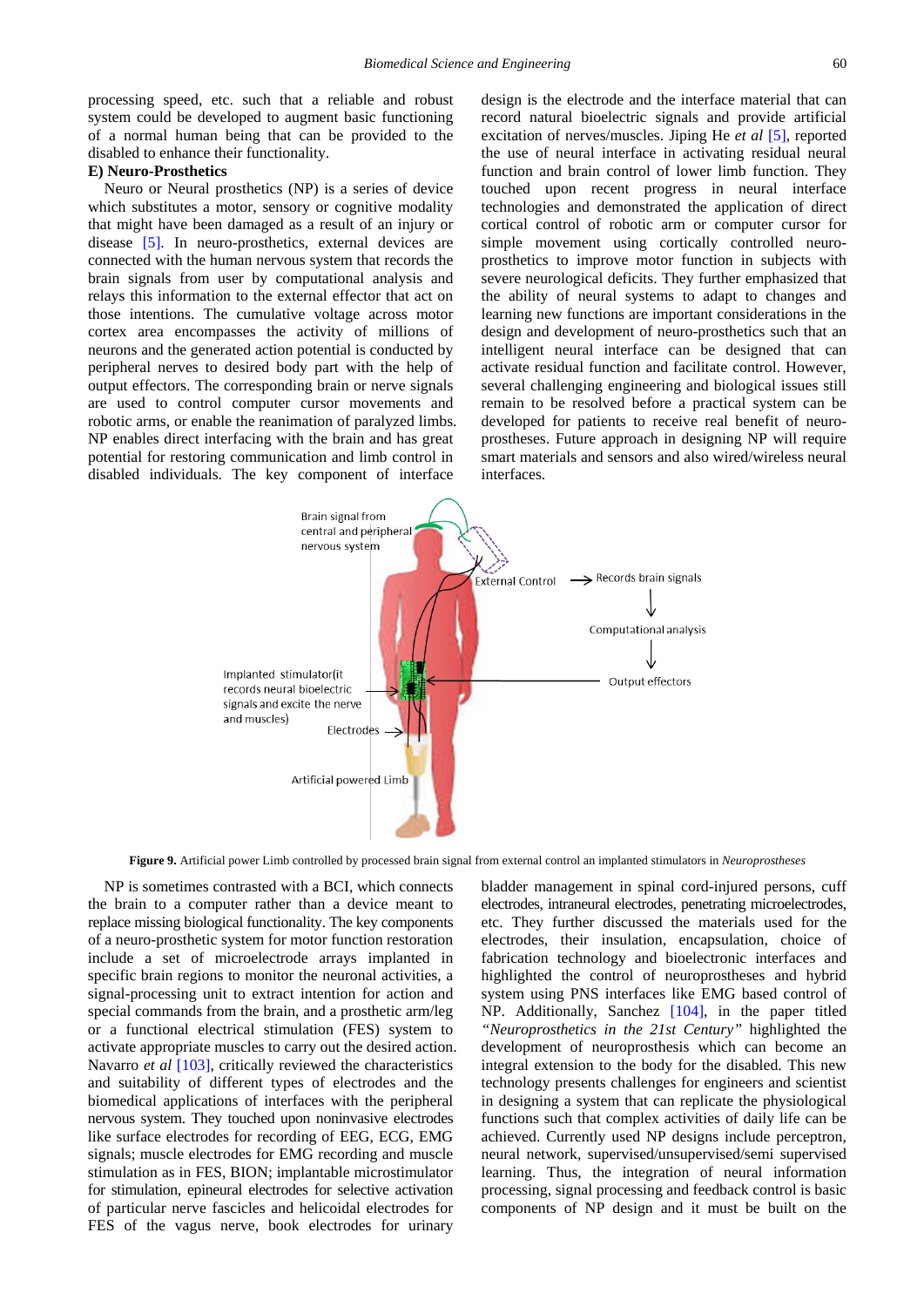principle of intelligent action of an individual arising from sensory information and ending as goal-directed actions.

Leuthardt *et al* [\[60\]](#page-17-5) in their paper titled "The emerging world of motor neuro-prosthetics: A neurosurgical perspectives" reviewed the emerging field of motor neuroprosthesis and highlighted the features, functions and platforms of output BCI. They noted that the signals from the brain can be decoded to reflect user's intent and the evolving fields of neuroscience, engineering and computing can implement neuro-prosthetics as a practical tool for disabled. They highlighted the neurosurgical perspective by questioning the safety, durability, reliability, implantation procedures and usefulness in terms of simple or complex function of BCI as framework to evaluate it for neurosurgical community. They touched upon the current BCI platforms that have potential for clinical applications like the EEG based systems, ECoG based, SCP, P300 evoked potential signals. They suggested that understanding the "neural code" is of significant importance as it can substantially improve the manner these devices operate and their future applications.

The concept of neuro-prosthesis may seem futuristic but there are several inspiring examples of this technology in clinical practice today that have demonstrated feasibility and even therapy. The best known of these examples are the deep brain stimulators or DBS which are designed with a goal to primarily send signals into the brain to treat the symptoms of Parkinson's disease, tremor, and dystonia [\[63\].](#page-17-43) In DBS, the patients need to undergo brain surgical process which is painless as it works under the administration of local anesthesia. In this surgical process, two holes are drilled over the scalp and one electrode placed on each hole. These electrodes work as brain pacemaker. Placement of electrode surgically depends mainly on the targeted area of the brain e.g. in depression target area is the one that controls the mood. After electrode placement and feedback is provided by the patient, the electrodes are attached with the wire which already runs inside the patient body from head to the chest where battery operated generator is implanted to transfer and deliver the electrical impulses to the brain by wired electrodes [\[130\].](#page-18-38) Another most implemented neuroprosthetic, widely used in real life is the cochlear implant [\[131\],](#page-18-39) which is an electronic medical device that assists function of defective ears bypassing the cochlea (inner ear) to send sound waves directly to the brain.

Today, several different types of surgical brain implants are being tested for their ability to restore some level of functionality in patients with severe sensory or motor disabilities expanding the application areas of NP in TBI, ALS, AD, etc. Perhaps the most visible recent demonstration of the power of neuro-prosthetics was witnesses by millions when a paraplegic patient using a brain-controlled exoskeleton suit kicked off the 2014 World Cup ball in Brazil [\[132\].](#page-18-40) This astonishing work of designing an exoskeleton suit for the paraplegics is a work of Miguel Nicolelis, a Brazilian neuroscientist at Duke University.

# **6. Conclusion**

Our understanding of the limb control and the disorders associated with it, have been instrumental in the development of various tools to overcome these disorders but till date there isn't any device or treatment that can be said to be a perfect replacement of natural functioning of the severed limb. Use of prostheses need to be brought within the budget of the disabled individuals such that their financial burden could be reduced. This is possible only by the employing low cost with improved quality materials and advancements in the manufacturing technology. Further, there is need to develop intelligent prosthetic devices using the knowledge of biomechanics, such that the devices can perform functionality similar to the natural limb in function and discomfort leading to pain, local bruises and irritation encountered by the amputee are reduced to minimum extent, so that they can wear and use it for long period of time. The need of improved multifunctional prostheses control to provide better stability and balance to the amputees along with grip and grasping postures are in demand. Moreover, the feedback mechanism of prostheses from signals recording, transmission and its processing in a short span of time with the help of efficient algorithms are new emerging areas of research. Additionally, the man machine interaction through HMI, BCI and neuro-prosthetics are opening new doors towards improved tools to link brain activity with man-made devices to replace the lost sensory and motor function. The developments in neuroprostheses which are focusing on the intent driven movement of the prosthetic device and the incorporation of sensory feeling that is relayed to and fro from the brain are becoming a boon for the disabled. Though NP is highly researched area in rehabilitation engineering, yet, they are still in the trials and not commercialized because of lack of robust algorithms that can completely translate the brain signal into intended motion. These limitations can be overcome when our understanding of the working of the human brain is complete. Day by day new functioning pathways of the brain are discovered that are related to motor performances. Furthermore, brain researchers also need to focus on understanding the mechanism and pathway leading to abnormalities in patients such as MND, NDD, SCI, etc. such that better functional devices can be designed targeting the abnormalities with modern interfaces and tools such as RRD, BCI and NP need to overcome their limitations as discussed in previous sections for better performance in disabled persons. Additionally, new technologies like TMS and DBS need to be further researched such that common disorders MND and NND can be treated without having invasive approach. In the process of developing treatment or tools for overcoming limb loss there is need for interdisciplinary approach and merger of neuroscience, biomedical engineering, computational biology and artificial intelligence, emphasizing better performance and improved devices such that they are easy to use, comfortable and available at a low cost.

## **References**

- <span id="page-15-0"></span>[1] S. J. Bensmaia, L. E. Miller, "Restoring sensoriomotor function through intercotical interface: progress and looming challenge", J nature reviews Neurosciences, vol. 15(5), pp. 313-315, 2014.
- <span id="page-15-1"></span>[2] R. W. Mann, "Cybernetic Limb Prosthesis", Annals of Biomedical Engineering, Vol. 9, pp 1-43, 1981.
- <span id="page-15-2"></span>[3] C. Ethier, L. E. Miller, "Brain-controlled muscle stimulation for the restoration of motor function, Neurobiology of Disease" nbd, [ahead of print], Oct 14 ,2014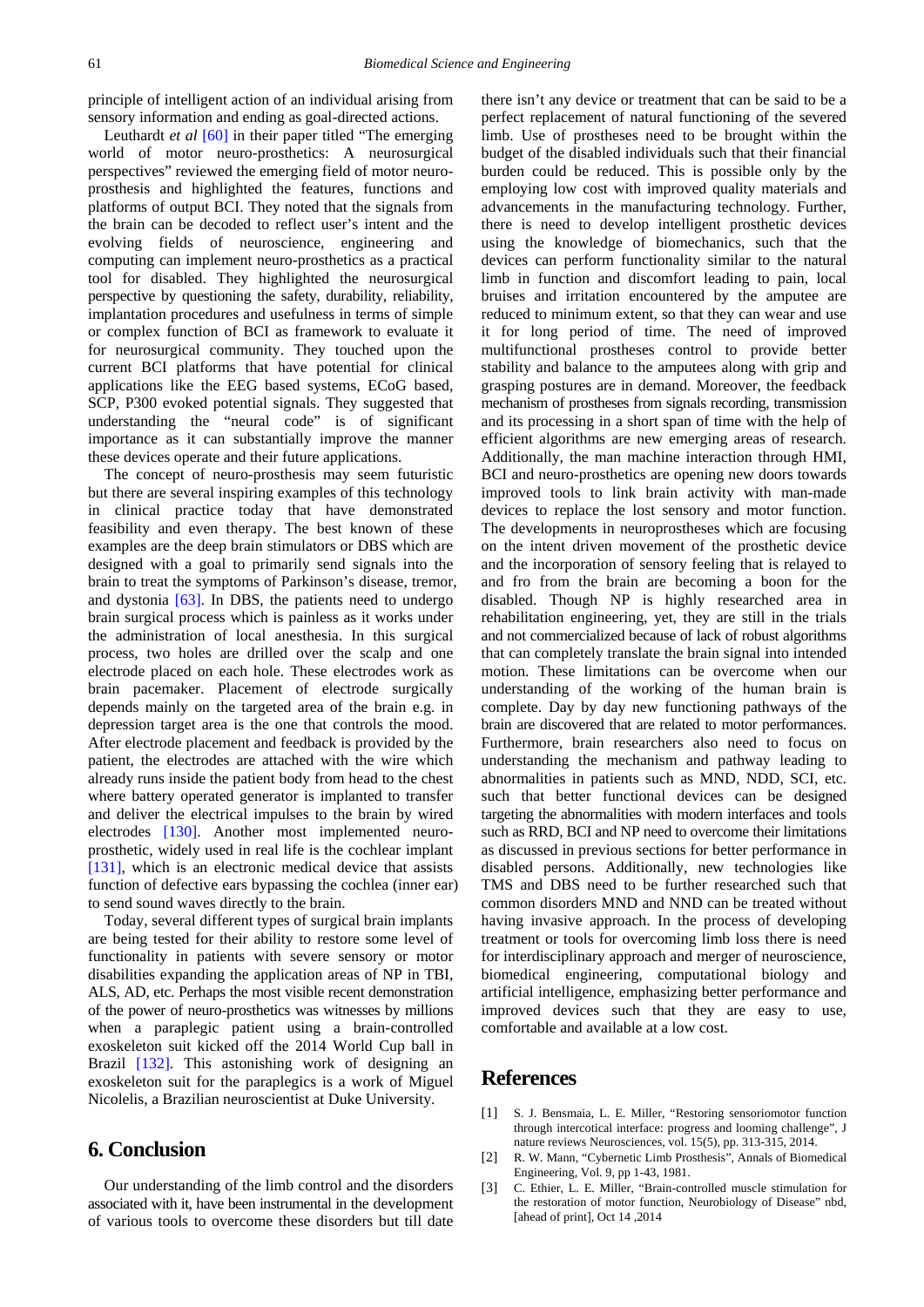- <span id="page-16-2"></span>[4] F. B. Horak, "Postural orientation and equilibrium: what do we need to know about neural control of balance to prevent falls? Age and Ageing", pp. 35-S2 ii7-ii11, 2006.
- <span id="page-16-3"></span>[5] J. He ,C. Ma , R. Herman, "Engineering Neural Interfaces for Rehabilitation of Lower Limb Function in Spinal Cord Injured", Proceedings of the IEEE, vol.96. no.7. pp. 1152-1166, 2008.
- <span id="page-16-4"></span>[6] K.T. Manal, T. S. Buchanan, "Biomechanics of human movement", Standard handbook of biomedical engineering and design, McGraw Hill, 2004.
- <span id="page-16-5"></span>[7] J. M. Hollerbach, "Computers, brains and the control of movement", Trends Neurosci, vol. 5. No 6. pp.189-92, 1982.
- <span id="page-16-6"></span>[8] R. A. Schmidt, "Schema theory of discrete motor skill learning", Psychol Rev, vol.82, no. 4, pp. 225-60, 1975.
- <span id="page-16-7"></span>[9] A. G. Feldman, "Once more on the equilibrium-point hypothesis (lambda model) for motor control", J Mot Behav vol. 18, no 1. pp.17-54, 1986.
- <span id="page-16-8"></span>[10] E. Todorov, "Optimality principles in sensorimotor control", Nature Neuroscience, vol.7, no.9. pp. 907–15, 2004. [PubMed: 15332089]
- <span id="page-16-9"></span>[11] N. Dounskaia, "Control of Human Limb Movements: The Leading Joint Hypothesis and Its Practical Applications", Exerc Sport Sci Rev. vol. 38, no. 4. pp.201-208, 2010.
- <span id="page-16-10"></span>[12] J. L. Smith, and R. F. Zernicke, "Predictions for neural control based on limb dynamics", Trends in Neurosciences, vol. 10, no. 3. pp. 123-128, 1987.
- <span id="page-16-11"></span>[13] R. E. Kearney, I. W. Hunter, "System Identification of Human Joint Dynamics", CRC Crit Rev Biomed Engin, vol. 18, pp.55-87, 1990.
- <span id="page-16-12"></span>[14] R. Shadmehr, M. A. Arair, "A Mathematical Analysis of the Force-Stillness Characteristics of Muscles in Control of a Single Joint System", Biol Cybern, vol. 66, pp. 463-477, 1992.
- <span id="page-16-13"></span>[15] Y. P. Ivanenko, G. Cappellini, N. Dominici, R. E. Poppele, F. Lacquaniti, "Modular Control of Limb Movements during Human Locomotion", J. Neurosci., vol. 27, no.41, pp. 11149-11161, 2007.
- <span id="page-16-0"></span>[16] L. Seth, D. N. Louis, W. David, Greenfield's Neuropathology (8th ed.), London Hodder Arnold, pp. 947, 2008.
- <span id="page-16-14"></span>[17] A. G. Reeves, R. S. Swenson, "Neuromuscular system disorders" in disorders of the nervous system 5th ed. Ch.3, sec.21. [Online] Available:

http://www.dartmouth.edu/~dons/part\_3/chapter\_21.html.

- <span id="page-16-15"></span>[18] K. M. Steinberg, D. C. Koboldt, "Researchers identified a new host gene variants that could make people vulnerable to sporadic motor neuron disease", University of Sydney, March 16, 2015. [19] [Online] available:
- <span id="page-16-16"></span>http://www.ninds.nih.gov/disorders/motor\_neuron\_diseases/detail \_motor\_neuron\_diseases.htm.
- <span id="page-16-17"></span>[20] W. N. Löscher, E. L. Feldman, "Motor Neuron Diseases", Atlas of Neuromuscular Diseases, pp. 283-290, 2014.
- <span id="page-16-18"></span>[21] W. Koroshetz, "Motor Neuron Diseases Fact Sheet: National Institute of Neurological Disorders and Stroke (NINDS)". Motor neuron disease, Department of health and human services U.S., pp. 1-20, March 2012.
- <span id="page-16-19"></span>[22] L.M Thompson, "Neurodegeneration: a question of balance". Nature 452 (7188): pp.707-8.
- <span id="page-16-20"></span>[23] D. C. Rubinszte, "The roles of intracellular protein-degradation pathways in neurodegeneration". Nature, vol. 443 (7113), pp.780- 6,Oct 2006.
- <span id="page-16-21"></span>[24] S. DiMauro , E. A. Schon, "Mitochondrial disorders in the nervous system". Annual Review of Neuroscience, vol. 31, pp. 91-123, 2008.
- <span id="page-16-22"></span>[25] D. E. Bredesen, R. V. Rao, P. Mehlen, "Cell death in the nervous system". Nature, vol. 443 (7113), pp.796-802, 2006.
- <span id="page-16-23"></span>[26] [Online] http://www.nlm.nih.gov/medlineplus/degenerativenervediseases.ht ml.
- <span id="page-16-24"></span>[27] Brain facts.org, "Degenerative disease". Available: http://www.brainfacts.org/diseases-disorders/degenerativedisorders.
- <span id="page-16-25"></span>[28] C.M Tanner, M.Brandabur, E.R.Dorsey, "Parkinson Disease: A Global View", Rep. Parkinson, pp. 9-11, 2008.
- <span id="page-16-26"></span>[29] [Online] available: http://www.alzheimers.net/resources/alzheimers-statistics.
- <span id="page-16-27"></span>[30] Progress in mind, "Huntingtons disease", Available on http://www.lundbeck.com/us/our-commitment/diseaseinformation/huntingtons-disease-hd.
- <span id="page-16-28"></span>[31] [Online] available: http://www.nichd.nih.gov/. Cerebral Palsy: Overview. September 5, 2014.
- <span id="page-16-29"></span>[32] [Online] available:
- <span id="page-16-30"></span>http://cerebralpalsy.org/about-cerebral-palsy/types-and-forms. [33] [Online] available:
- http://www.brainandspinalcord.org/cerebral-palsy/types/ataxiccerebral-palsy.html.
- <span id="page-16-31"></span>[34] A.I. Maas, N. Stocchetti, R.Bullock, "Moderate and severe traumatic brain injury in adults". Lancet Neurology, vol. 7(8), pp. 728-41, August 2008.
- <span id="page-16-32"></span>[35] M. Faul, L. Xu, M. M. Wald,V. G. Coronado, "Traumatic Brain Injury in the United States: Emergency Department Visits, Hospitalizations and Deaths 2002-2006. Atlanta (GA), Centers for Disease Control and Prevention", National Center for Injury Prevention and Control, 2010.
- <span id="page-16-33"></span>[36] C. Collins, J. Dean, "Acquired brain injury" in Turner, 2002. M. Foster, SE. Johnson. "Occupational Therapy and Physical Dysfunction: Principles, Skills and Practice". Edinburgh: Churchill Livingstone. pp. 395–96.
- <span id="page-16-34"></span>[37] P. A. Robertson, "Prediction of amputation after severe lower limb trauma." Journal of Bone & Joint Surgery, British vol. 73, no.5. pp. 816-818., 1991.
- <span id="page-16-35"></span>[38] U.S. National library of medicine. Medlineplus. "Amputation – trauma-causes". [Online] Available:
	- http://www.nlm.nih.gov/medlineplus/ency/article/000006.htm.
- <span id="page-16-36"></span>[39] R. B.Islinger,T. R.Kulko , K. A. McHale, "A review of orthopedic injuries in the three recent US military conflicts", Mil Med, vol. 165, pp. 463-5, 2000.
- <span id="page-16-37"></span>[40] P. Meade, J. Mirocha, "Civilian landmine injuries", J Trauma, in Sri Lanka, vol. 48, pp. 735-9, 2000.
- <span id="page-16-38"></span>[41] L. J. Marks, J. W. Michael, "Artificial limbs", British Medical Journal, vol. 323(7315), pp. 732-735, 2001.
- <span id="page-16-39"></span>[42] L.Norgren , W. R.Hiatt, J, A.Dormandy , M. R.Nehler , et al "TASC II Working Group, Inter-Society Consensus for the Management of Peripheral Arterial Disease (TASC II)", J VascSurg, vol. 45, pp. S:S5, 2007.
- <span id="page-16-40"></span>[43] K. Ziegler-Graham, E. J. MacKenzie, P. L. Ephraim, T. G. Travison, R. Brookmeyer, "Estimating the Prevalence of Limb Loss in the United States: 2005 to 2050", Archives of Physical Medicine and Rehabilitation, vol.89(3), pp.422-9, 2008.
- <span id="page-16-41"></span>[44] A. Damir, "Why Diabetic Foot Ulcers do not heal?", J International Medical Sciences Academy, vol. 24(4), pp. 205-206, 2011.
- <span id="page-16-42"></span>[45] [Online] available: http://www.cdha.nshealth.ca/amputee-rehabilitationmusculoskeletal-program/patient-family-information/upper-limbamputations.
- <span id="page-16-43"></span>[46] Industrial safety and hygiene news, "Statistics on hand arm loss", Feb. 4, 2014. [http://www.ishn.com/articles/97844-statistics-on-hand-and-arm
	- loss].
- <span id="page-16-44"></span>[47] K. R.Sellegren. "An Early History of Lower Limb Amputations and Prostheses", Theiowaorthopaedicjournal, vol. 2, pp.13-27, 1982.
- <span id="page-16-1"></span>[48] R. S. Hamner, V. G. Narayan and K. M. Donaldson, "Designing for Scale: Development of the ReMotion Knee for Global Emerging Markets", Annals of Biomedical Engineering, vol. 41(9), pp.1851-1859, 2013.
- <span id="page-16-45"></span>[49] HCUP Nationwide Inpatient Sample (NIS). Healthcare Cost and Utilization Project (HCUP). Rockville, MD: Agency for Healthcare Research and Quality; 2009.
- <span id="page-16-46"></span>[50] R. G.Miller, J. D.Mitchell, M. Lyon, D. H.Moore, "Amyotrophic lateral sclerosis (ALS)/motor neuron disease (MND)", Amyotroph Lateral Scler Other Motor Neuron Disord,vol. 4(3), pp. 191-206 , 2003.
- <span id="page-16-47"></span>[51] U. E. Williams, E. E. Philip-Ephraim, S. K. Oparah, "Multidisciplinary Interventions in Motor Neuron Disease", Journal of Neurodegenerative Diseases, vol. 2014, pp. 1-10, 2014.
- <span id="page-16-48"></span>[52] G Gowing, C. N.Svendsen, "Stem Cell Transplantation for Motor Neuron Disease: Current Approaches and Future Perspectives". J of Neurotherapeutics.pp.591-606,2011.
- <span id="page-16-49"></span>[53] G.Modi, V.Pillay, Y. E. Choonara, "Advances in the treatment of neurodegenerative disorders employing nanotechnology", Annals of the New York Academy of Sciences , vol. 1184, pp. 154-172, 2010.
- <span id="page-16-50"></span>[54] A. L. Southwell, P. H. Patterson, "Antibody therapy in neurodegenerative disease", Rev Neuroscience, vol.21(4), pp.273- 87, 2010.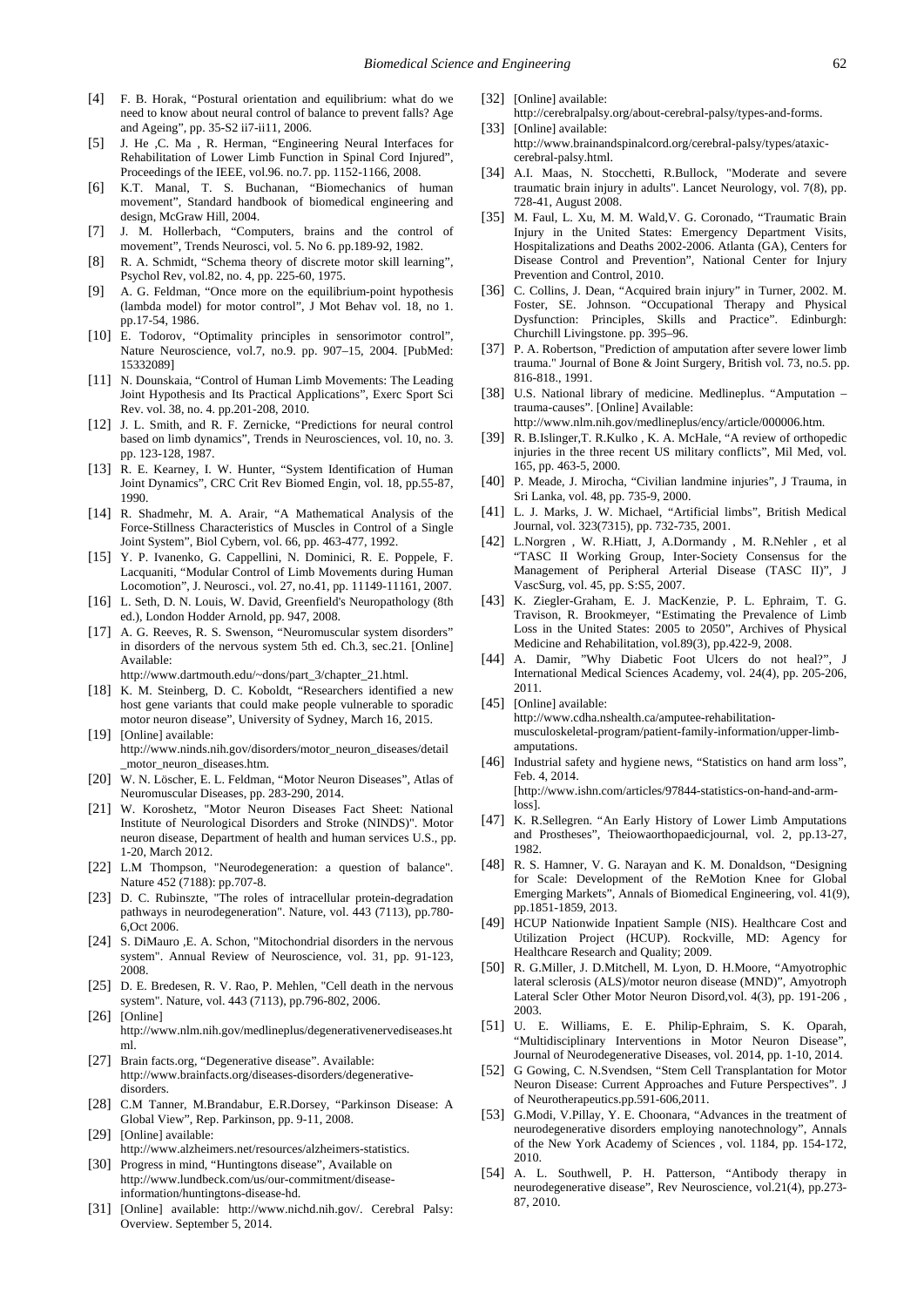- <span id="page-17-0"></span>[55] M. doCarmo Costa, H. L. Paulson, "New hope for therapy in neurodegenerative diseases", Cell Research, vol.23, pp.1159–1160, 2013.
- <span id="page-17-1"></span>[56] J.S. Lunn, A. S. Sakowski, E.L Feldman, "Stem Cell Technology for Neurodegenerative Diseases", Ann Neurol, vol. 70 (3),pp. 353- 361,Sep 2011.
- <span id="page-17-2"></span>[57] K. Gao , S. Chen , L. Wang ,W. Zhang ,Y. Kang ,et al., "Anterior cruciate ligament reconstruction with LARS artificial ligament: a multicenter study with 3- to 5-year follow up", Arthrosc J Arthrosc Amp RelatSurg, vol.26(4), pp.515-523,2010.
- <span id="page-17-3"></span>[58] J. Cannan, H. Hu, "Human-Machine Interaction (HMI): A Survey", School of Computer Science and Electronic Engineering, University of Essex, March 2013.
- <span id="page-17-4"></span>[59] J. R. Wolpawa, N. Birbaumer, D. J. McFarlanda, G. Pfurtschellere, T. M. Vaughana, "Brain computer interfaces for communication and control", Clinical Neurophysiology, vol. 113( 6), pp.767-791, 2002.
- <span id="page-17-5"></span>[60] E. C. Leuthardt , G. Schalk, D. Moran, J. G. Ojemann, "The emerging world of motor neuroprosthetics: A neurosurgical perspective", Neurosurgery , vol.59(1), pp. 1-14, 2006.
- <span id="page-17-6"></span>[61] O .Lindvall , Z.Kokaia , A. M.Serrano, "Stem cell therapy for human neurodegenerative disorders-how to make it work", Nature Medicine, vol 10, S42-S50, 2004.
- <span id="page-17-7"></span>[62] M. L. Kringelbach, N. Jenkinson , S. L. F.Owen , T. Z. Aziz, "Translational principles of deep brain stimulation", Nature Reviews Neuroscience, vol. 8(8), pp. 623-635, 2007.
- <span id="page-17-43"></span>[63] G. Pizzolato, T.Mandat, "Deep Brain Stimulation for Movement Disorders" Frontiers", in Integrative Neuroscience.; 6: 2. PMC3265746. 2012.
- <span id="page-17-8"></span>[64] J. P. Lefaucheur, N. André-Obadia, A.Antal, S. S. Ayache , et al., "Evidence-based guidelines on the therapeutic use of repetitive transcranial magnetic stimulation (rTMS)", Clinical Neurophysiology. 2014.
- [65] R. Cantello, "Applications of transcranial magnetic stimulation in movement disorders", Journal of Clinical Neurophysiology, pp. 272-93, 2012. [PMID: 12436085]
- <span id="page-17-9"></span>[66] A. G.Nerlich, A.Zink, "Ancient Egyptian prosthesis of the big toe", Lancer, vol. 356(9248), pp.2176-9, 2000.
- <span id="page-17-10"></span>[67] A. J. Thurston, "Pare and prosthetics: the early history of artificial limbs", ANZ J Surg, vol. 77 (12), pp.1114-9, 2007.
- <span id="page-17-11"></span>[68] P.I.Branemark, B. O.Hannson, R.Adell, et al., "Osseointegrated implants in the treatment of the edentulous jaw", Stockholm: Almqvist and wiksel, pp. 132,1977.
- <span id="page-17-12"></span>[69] A. F.Mak,M. Zhang, D. A. Boone, "State-of-the-art research in lower limb biomechanics-socket interface: a review", J Rehabil Res Dev, vol. 38(2), pp.161-74, 2001.
- <span id="page-17-13"></span>[70] W. J. Board, G. M.Street,C.Caspers, "A comparison of transtibial amputee suction and vacuum socket conditions". ProsthetOrthotInt, vol.25, pp.202-9,2001.
- <span id="page-17-14"></span>[71] H. Wetz, D. Gisbertz, "History of artificial limbs for the leg", Orthopade, vol. 29(12), pp. 1018-32,2009.
- <span id="page-17-15"></span>[72] M. Heim, M. Wershavski, S. T. Zwas, et al., "Silicone suspension of external prostheses: a new era in artificial limb usage", J Bone joint Surg, vol. 79, pp. 638-40, 1997.
- <span id="page-17-16"></span>[73] W. A.Sonck, J. L. Cockrell, G. H.Koepke, "Effect of liner materials on interface pressures in below knee prostheses", Arch Phys Med Rehabil, vol. 51, pp. 666-9, 1970.
- <span id="page-17-17"></span>[74] M. S.Scholz, J. P.Blanchfield, L. D. Bloom, B. H.Coburn, et.al., "The use of composite materials in modern orthopaedic medicine and prosthetic devices: a review", Compos SciTechnol, vol.71(16), 1791-1803, 2011.
- <span id="page-17-18"></span>[75] J. F. Lehmann,R. Price, B. S.Boswell, et al., "Comprehensive analysis of energy storing prosthetics feet: Flex Foot and Seattle foot versus standard SACH foot", Arch Phys Med Rehabil, vol. 74, pp. 1225-31, 1993.
- <span id="page-17-19"></span>[76] B. J.Hafner, L. L. Willingham, N. C.Buell, et al., "Evaluation of function, performance and preference as transfemoralamputees transition from mechanical to microprocessor control of the prosthetic knee", Arch Phys Med Rehabil, vol. 88(2), pp. 207-17, 2007.
- <span id="page-17-20"></span>[77] J. G. Buckley, W. D. Spence, S. Solomonidis, "Energy cost of walking: comparison of "intelligent prosthesis" with conventional mechanism". ArchPhys Med Rehabil, vol.78, pp. 330-3, 1997.
- <span id="page-17-21"></span>[78] L. D. Fisher, M.Lord, "Bouncy knee in a semi-automatic knee lock prosthesis", Prosthet Orthot. Int, vol.10, pp. 35-9, 1986.
- <span id="page-17-22"></span>[79] K. Schneider, T. Hart,R. F. Zemicke, et al., "Dynamics of belowknee child child amputee gait: SACH foot versus Flex foot", J Biomech, vol.26, pp. 1191-204, 1993.
- <span id="page-17-23"></span>[80] L. A. Miller, D. S. Childress. "Vertical compliance in prosthetic feet: a preliminary investigation [abstract]", Proceedings of the 8th world congress of the International Society for Prosthetics and Orthotics. Melbourne, Australia: International Society for Prosthetics and Orthotics, pp. 1-8, 1995.
- <span id="page-17-24"></span>[81] S. K. Au, H. Herr, J. Weber, et al., "Powered ankle-foot prosthesis for the improvement of amputee ambulation", Proceedings of the 29th Annual International Conference of the IEEE EMBS Cite Internationale, Lyon, France, August 23-26, 2007.
- <span id="page-17-25"></span>[82] J. K. Hitt, R. Bellman, M. Holgate, et al., "The SPARKy Project: design and analysis of a robotic transtibial prostheses with regenerative kinetics", Proceedings of the ASME 2007 International Design Engineering Technical Conferences & Computers and Information in Engineering Conference IDETC/CIE 2007. Nevada, Sept 4-7, 2007.
- <span id="page-17-26"></span>[83] K. Bhaskaranand, A. K. Bhat, K. N. Acharya, "Prosthetic rehabilitation in traumatic upper limb amputees (an Indian perspective)", Arch Orthop Trauma Surg, vol. 123(7), pp, 363-6, 2003.
- <span id="page-17-27"></span>[84] J. Z. Laferrier, R. Gailey, "Advances in lower limb prosthetic technology", Phys Med RehabilClin N Am, vol.21, pp.87-110, 2010.
- <span id="page-17-28"></span>[85] [Online] available:
	- http://www.disabled-world.com/assistivedevices/prostheses/.
- <span id="page-17-29"></span>[86] L. J.Hargrove,H. Huang,A. E. Schultz, B. A. Lock, R.Lipschutz, T. A.Kuiken, "Toward the Development of a Neural Interface for Lower Limb Prosthesis Control", 31st Annual International Conference of the IEEE EMBS, 2009
- <span id="page-17-30"></span>[87] B. Aeyels, L. Peeraer, J. Vander Sloten, P. G. Van deret al., "Development of an above-knee prosthesis equipped with a microcomputer-controlled knee joint: first test results", J Biomed Eng, vol. 14(3), pp. 199-202, 1992.
- [88] D. Popovic, M.N. Oguztoreli, R.B. Stein, "Optimal control for an above-knee prosthesis with two degrees of freedom", Journal of Biomechanics, vol. 28(1), pp 89-98, 1995.
- <span id="page-17-31"></span>[89] M. Cestari, D. Sanz-Merodio, J. C. Arevalo, E. Garcia, "An Adjustable Compliant Joint for Lower-Limb Exoskeletons", IEEE Transactions On Mechatronics, vol.20, no.2, pp.889-898, 2015.
- <span id="page-17-32"></span>[90] A.O Kapti, M.S. Yucenur, "Design and control of an active artifical knee joint. Mechanism and Machine Theory", Vol, 41: pp, 1477-1485. 2006.
- <span id="page-17-33"></span>[91] M. S. Zahedi, M. S. Spence, W. D. Solomonidis, J. P. Paul, "Alignment of lower-limb prostheses", Journal of Rehabilitation Research and Development, vol.23, no.2. pp.2-19, 1986.
- <span id="page-17-34"></span>[92] M. S. H. Bhuyian, I. A. Choudhury, M. Dahari. "Development of a control system for artificially rehabilitated limbs: a review", Biological Cybernetics, pp. 1-22, 2014.
- <span id="page-17-35"></span>[93] A. E. Schultz, T. A. Kuiken, "Neural Interfaces for Control of Upper Limb Prostheses: The State of the Art and Future Possibilities", American Academy of Physical Medicine and Rehabilitation, vol.3, pp.55-67, 2011.
- <span id="page-17-36"></span>[94] T. R. Dillingham, L. E. Pezzin, E. J. MacKenzie. "Limb amputation and limb deficiency: epidemiology and recent trends in the United States". South Med J, vol. 95(8), pp.875-83, Aug 2002.
- <span id="page-17-37"></span>[95] Y. Geng, P. Yang, X. Xu, L. Chen, "Design and simulation of active transfemoral prosthesis." Control and Decision Conference (CCDC), 2012 24th Chinese. IEEE, 2012. H. H.Kessler, E.A. Kiessling, "Automatic Arm Prosthesis", Am. J. Nursing, pp. 65-6, 1965.
- <span id="page-17-38"></span>[96] D. S. Childress, "Historical Aspects of Powered Limb Prostheses", Clinical J Prosthetics & Orthotics, vol 9(1), pp. 2-13, 1985.
- <span id="page-17-39"></span>S. R. Spiegel, "Adult myoelectric upper-limb prosthetic training" In: Atkins DA, Meier RHIII, eds. Comprehensive Management of the Upper-Limb Amputee. New York, NY: Springer-Verlag, pp. 60-71, 1989.
- <span id="page-17-40"></span>[98] A. L. Muilenberg,M. A. Leblanc, "Body-powered upper-limb components". In: Atkins DJ, Meier RHI, eds. Comprehensive Management of the Upper-Limb Amputee. New York. NY: Springer-Verlag, pp. 28-38,1989.
- [99] C. K. Battye, A. Nightingale, J. Whillis, "The Use of Myo-Electric Currents in the Operation of Prostheses", J. Bone & Joint Surg., vol. 37B, pp. 506-510, 1955.
- <span id="page-17-41"></span>[100] R. N. Scott, P. A.Parker, "Myoelectric prostheses: state of the art", Journal of Medical Engineering & Technology, vol. 12, No. 4. pp. 143-151, 1988.
- <span id="page-17-42"></span>[101] C. Choi, J. Kim, "A Real-time EMG-based Assistive Computer Interface for the Upper Limb Disabled," Rehabilitation Robotics,